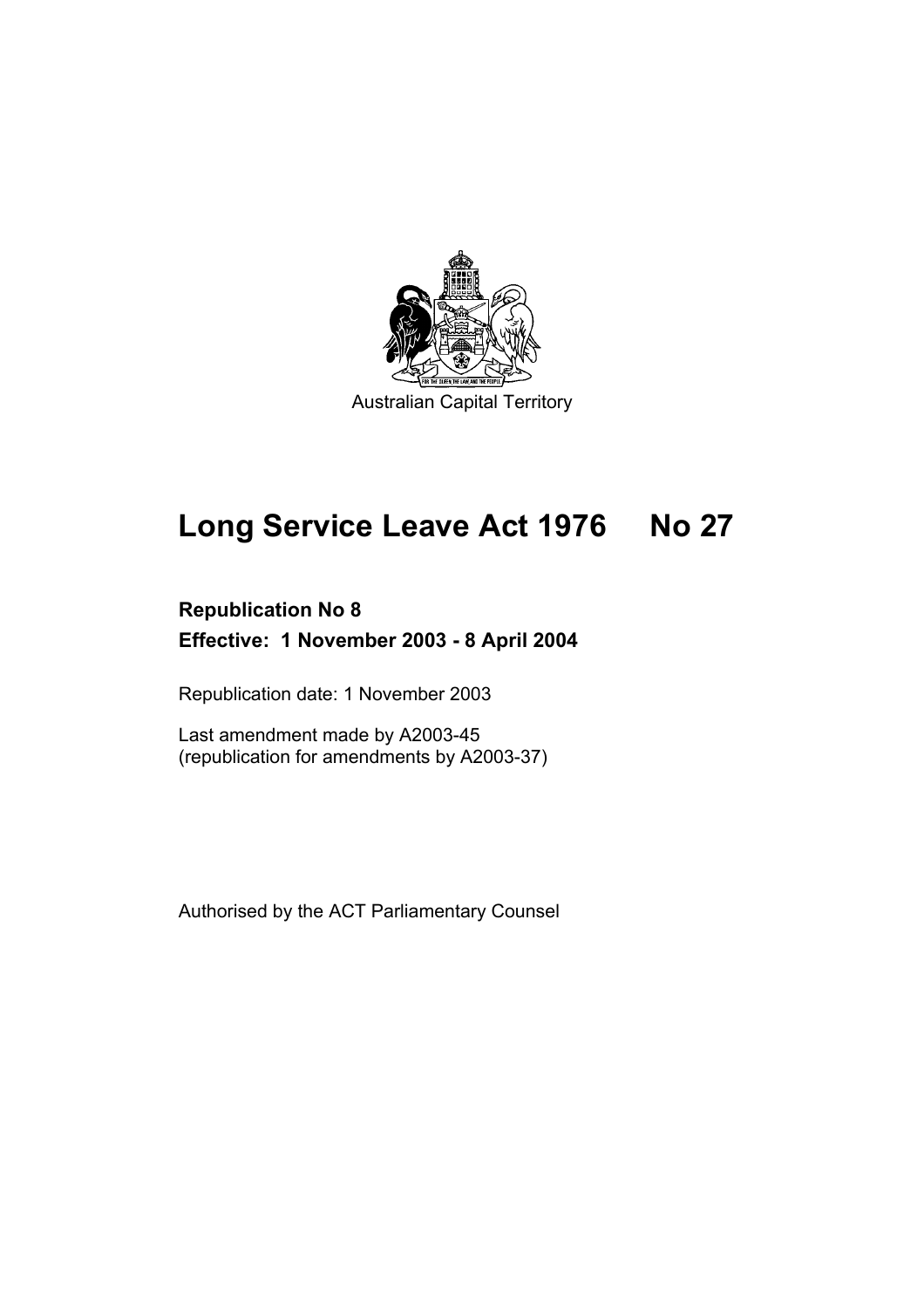#### **About this republication**

#### **The republished law**

This is a republication of the *Long Service Leave Act 1976* (including any amendment made under the *Legislation Act 2001*, part 11.3 (Editorial changes)) as in force on 1 November 2003*.* It also includes any amendment, repeal or expiry affecting the republished law to 1 November 2003.

The legislation history and amendment history of the republished law are set out in endnotes 3 and 4.

#### **Kinds of republications**

The Parliamentary Counsel's Office prepares 2 kinds of republications of ACT laws (see the ACT legislation register at www.legislation.act.gov.au):

- authorised republications to which the *Legislation Act 2001* applies
- unauthorised republications.

The status of this republication appears on the bottom of each page.

#### **Editorial changes**

The *Legislation Act 2001*, part 11.3 authorises the Parliamentary Counsel to make editorial amendments and other changes of a formal nature when preparing a law for republication. Editorial changes do not change the effect of the law, but have effect as if they had been made by an Act commencing on the republication date (see *Legislation Act 2001*, s 115 and s 117). The changes are made if the Parliamentary Counsel considers they are desirable to bring the law into line, or more closely into line, with current legislative drafting practice.

This republication does not include amendments made under part 11.3 (see endnote 1).

#### **Uncommenced provisions and amendments**

If a provision of the republished law has not commenced or is affected by an uncommenced amendment, the symbol  $|\mathbf{U}|$  appears immediately before the provision heading. The text of the uncommenced provision or amendment appears only in the last endnote.

#### **Modifications**

If a provision of the republished law is affected by a current modification, the symbol  $\mathbf{M}$ appears immediately before the provision heading. The text of the modifying provision appears in the endnotes. For the legal status of modifications, see *Legislation Act 2001*, section 95.

#### **Penalties**

The value of a penalty unit for an offence against this republished law at the republication date is—

- (a) if the person charged is an individual—\$100; or
- (b) if the person charged is a corporation—\$500.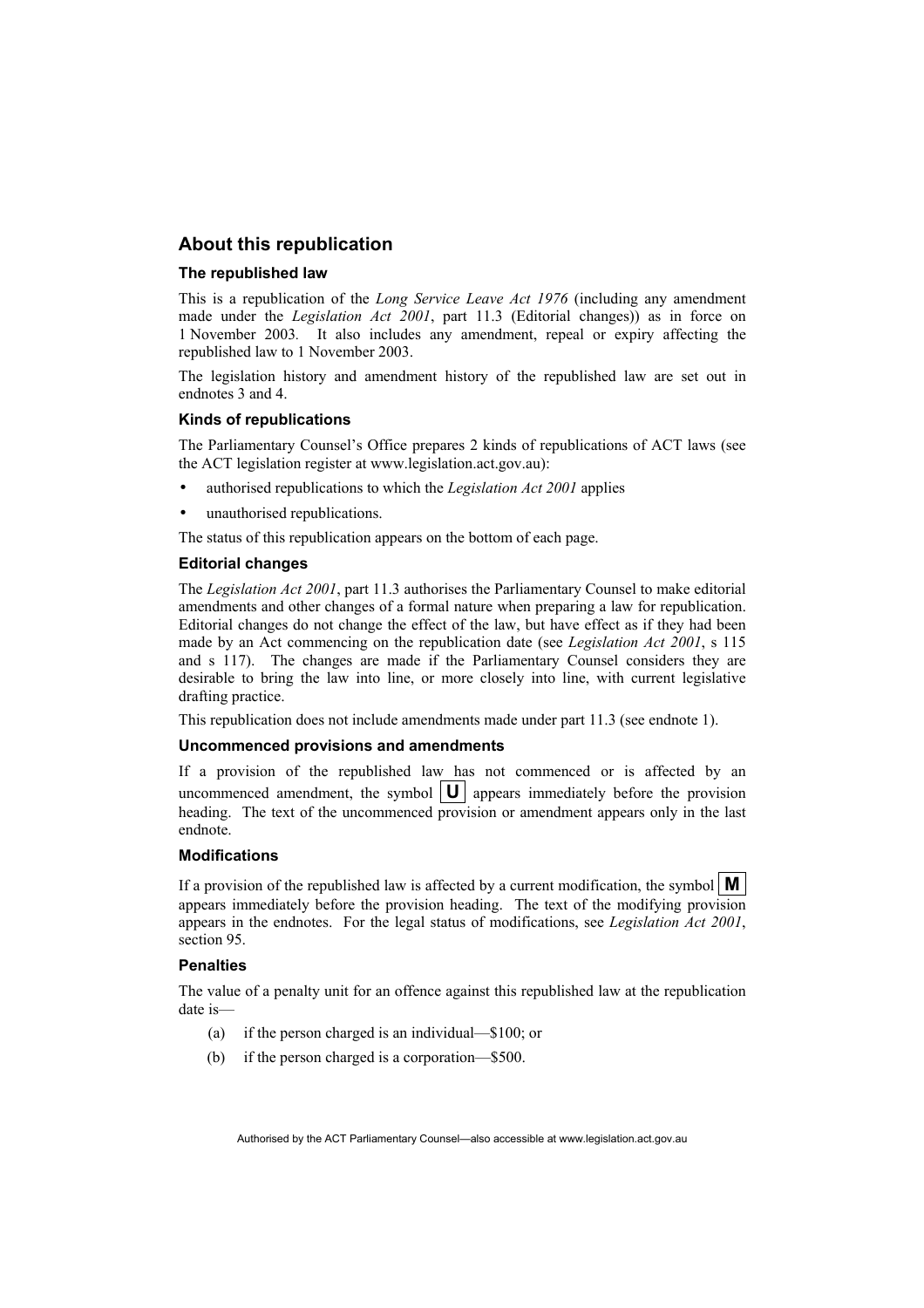

# **Long Service Leave Act 1976**

## **Contents**

|                            |                                                             | Page              |
|----------------------------|-------------------------------------------------------------|-------------------|
| 1                          | Short title                                                 | 2                 |
| 2                          | Interpretation for Act                                      | 2                 |
| 3                          | Entitlement to long service leave                           | 6                 |
| 4                          | Amount of long service leave                                |                   |
| 6                          | Grant of leave                                              |                   |
| 7                          | Payment for leave                                           | 8                 |
| 8                          | Manner of payment for leave                                 | 8                 |
| 9                          | Public holidays not to count as leave                       |                   |
| 10                         | Service not affected by transmission of business            |                   |
| 10A                        | 10<br>Continuity of service in certain cases                |                   |
| 11                         | Service with associated companies                           |                   |
| 11A                        | Pay in lieu of long service leave                           | 11                |
| 11B                        | Pay for ineligible service after 10 years                   | $12 \overline{ }$ |
| 11C                        | Pro rata long service leave entitlement                     | 12                |
| R <sub>8</sub><br>01/11/03 | Long Service Leave Act 1976<br>Effective: 01/11/03-08/04/04 | contents 1        |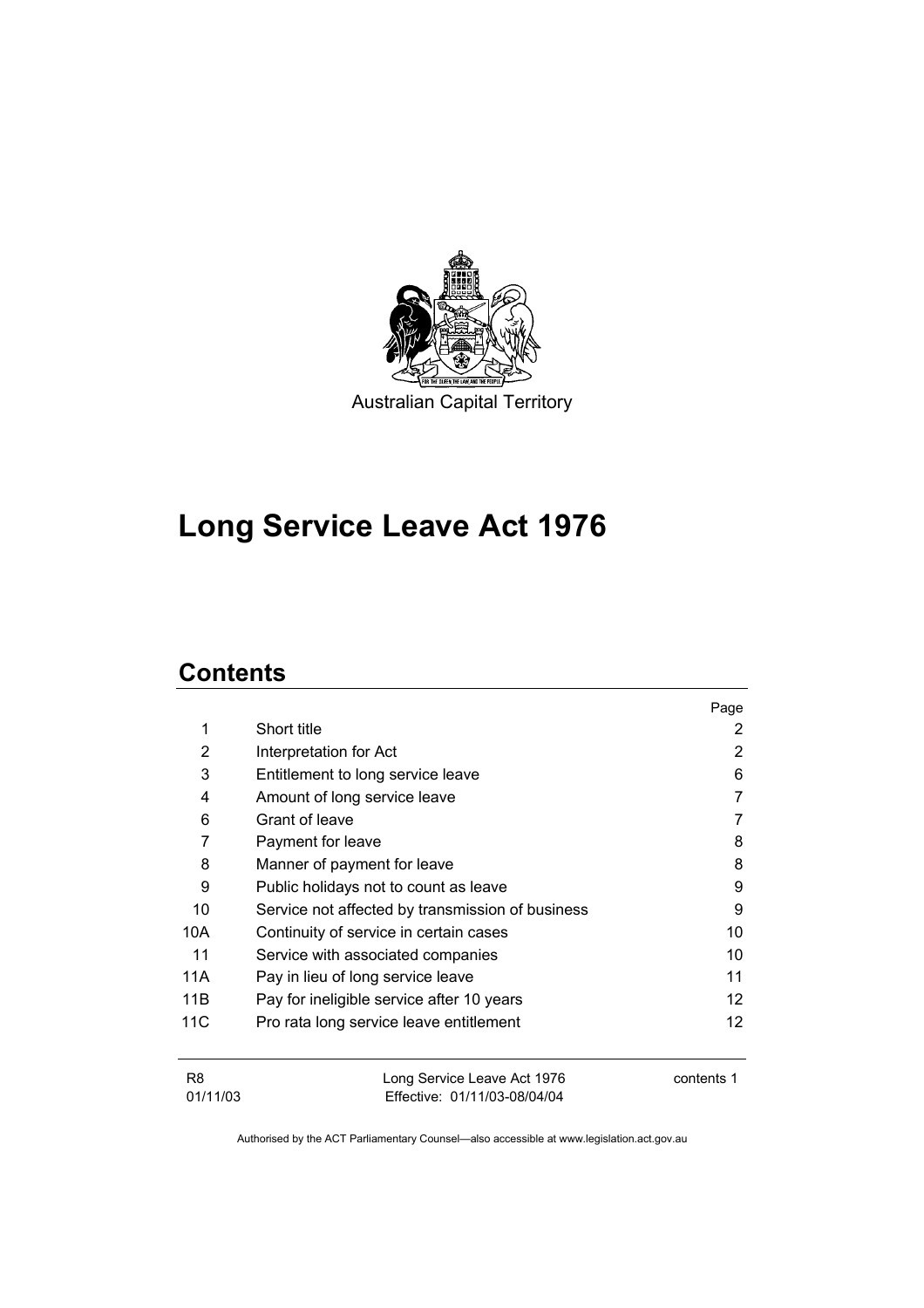#### **Contents**

|                   |                                        | Page |
|-------------------|----------------------------------------|------|
| 11D               | Calculation of ordinary remuneration   | 13   |
| $12 \overline{ }$ | Long service leave records             | 14   |
| 13                | Registrar of Long Service Leave        | 15   |
| 13A               | Authorised officers                    | 16   |
| 13B               | Identity cards                         | 16   |
| 13C               | Powers of entry of authorised officers | 17   |
| 13D               | Complaints                             | 18   |
| 13E               | Notice to comply with Act              | 18   |
| 13F               | Review of directions by registrar      | 19   |
| 13G               | Review of decisions                    | 19   |
| 13H               | Obstructing etc authorised officers    | 19   |
| 13J               | Liability                              | 19   |
| 13K               | Delegation by registrar                | 20   |
| 14                | No contracting out                     | 20   |
| 16                | Application of Act                     | 20   |
| 17                | Approved forms                         | 21   |
| 18                | Regulation-making power                | 21   |

#### **Endnotes**

|   | About the endnotes     |    |
|---|------------------------|----|
| 2 | Abbreviation key       | 22 |
| 3 | Legislation history    | 23 |
| 4 | Amendment history      | 25 |
| 5 | Earlier republications | 28 |

contents 2 Long Service Leave Act 1976 Effective: 01/11/03-08/04/04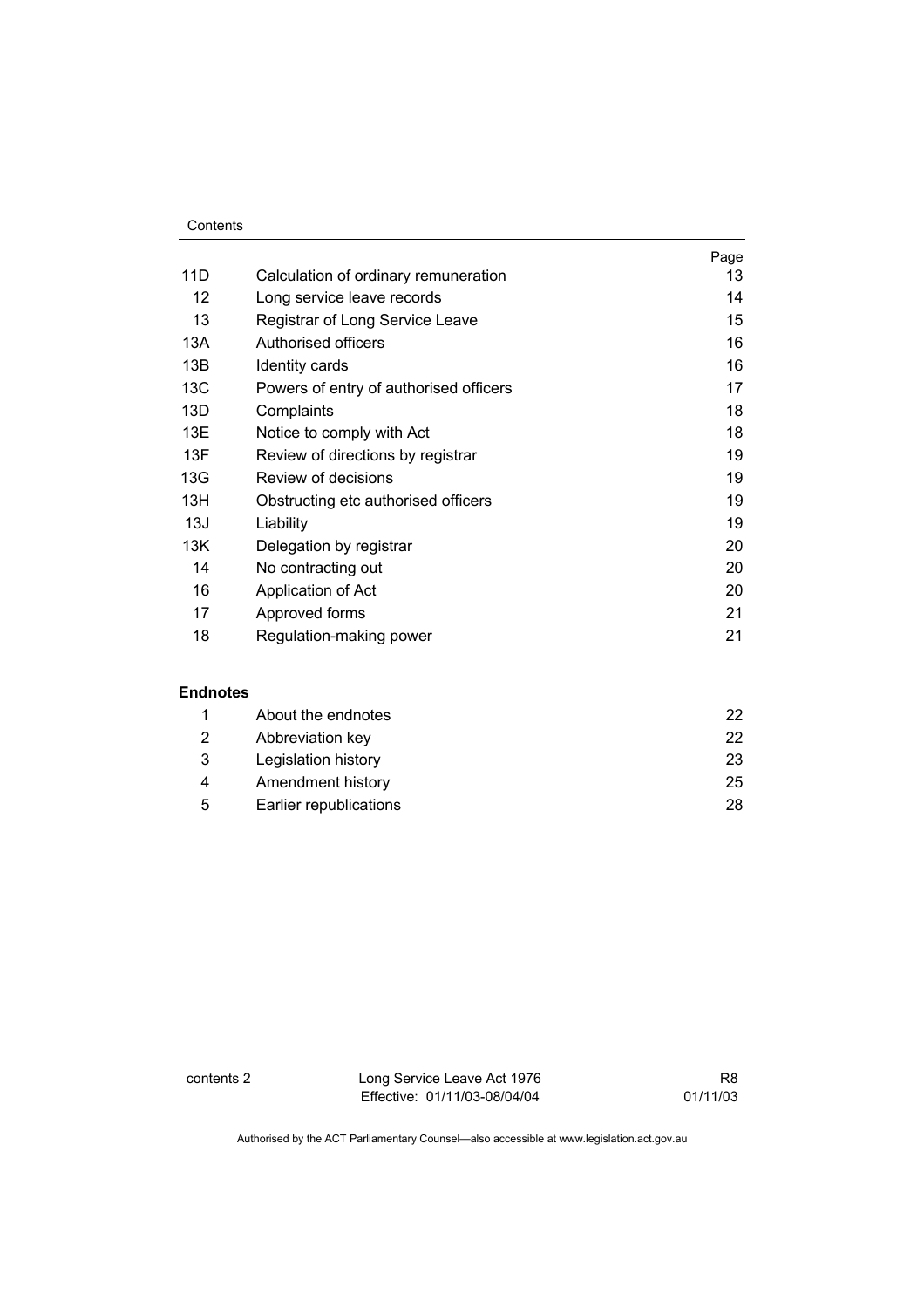

# **Long Service Leave Act 1976**

An Act relating to long service leave

R8 01/11/03 Long Service Leave Act 1976 Effective: 01/11/03-08/04/04

page 1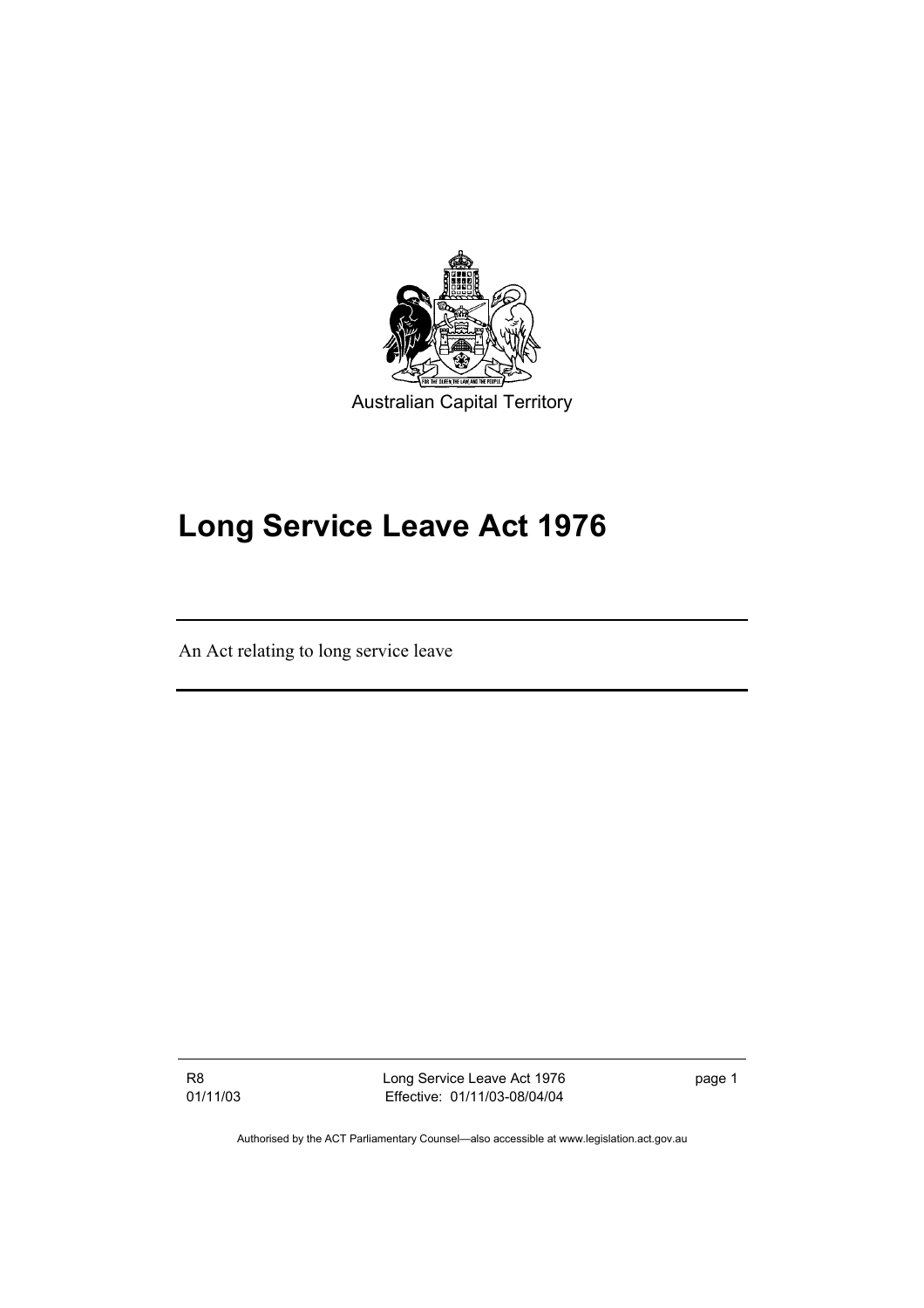#### **1 Short title**

This Act may be cited as the *Long Service Leave Act 1976*.

#### **2 Interpretation for Act**

(1) In this Act:

*agreement* means an industrial agreement made under the *Workplace Relations Act 1996* (Cwlth).

*approved training contract—*see the *Vocational Education and Training Act 2003*, dictionary.

*associated company* means a company that is, within the meaning of the Corporations Act, section 9, a subsidiary, a holding company or a related body corporate.

*authorised officer* means a person who is an authorised officer under section 13A.

*award* means an award or determination under the *Workplace Relations Act 1996* (Cwlth).

*award holiday* means a day that is, under an award or agreement, a holiday for persons employed in an industry.

*casual employee* means a person who is, from time to time offered regular and systematic employment on the basis that the offer of employment might be accepted or rejected and in circumstances where it could be expected by that person that further employment of the same type would or might be offered and accepted, but in respect of which there is no certainty about the period over which it would continue to be offered.

*continuous service*, in relation to an employee, includes—

- (a) a period of annual leave or long service leave; and
- (b) a period of leave, not exceeding 14 days in any 1 year, taken on account of illness or injury; and

| page 2 | Long Service Leave Act 1976  | R8       |
|--------|------------------------------|----------|
|        | Effective: 01/11/03-08/04/04 | 01/11/03 |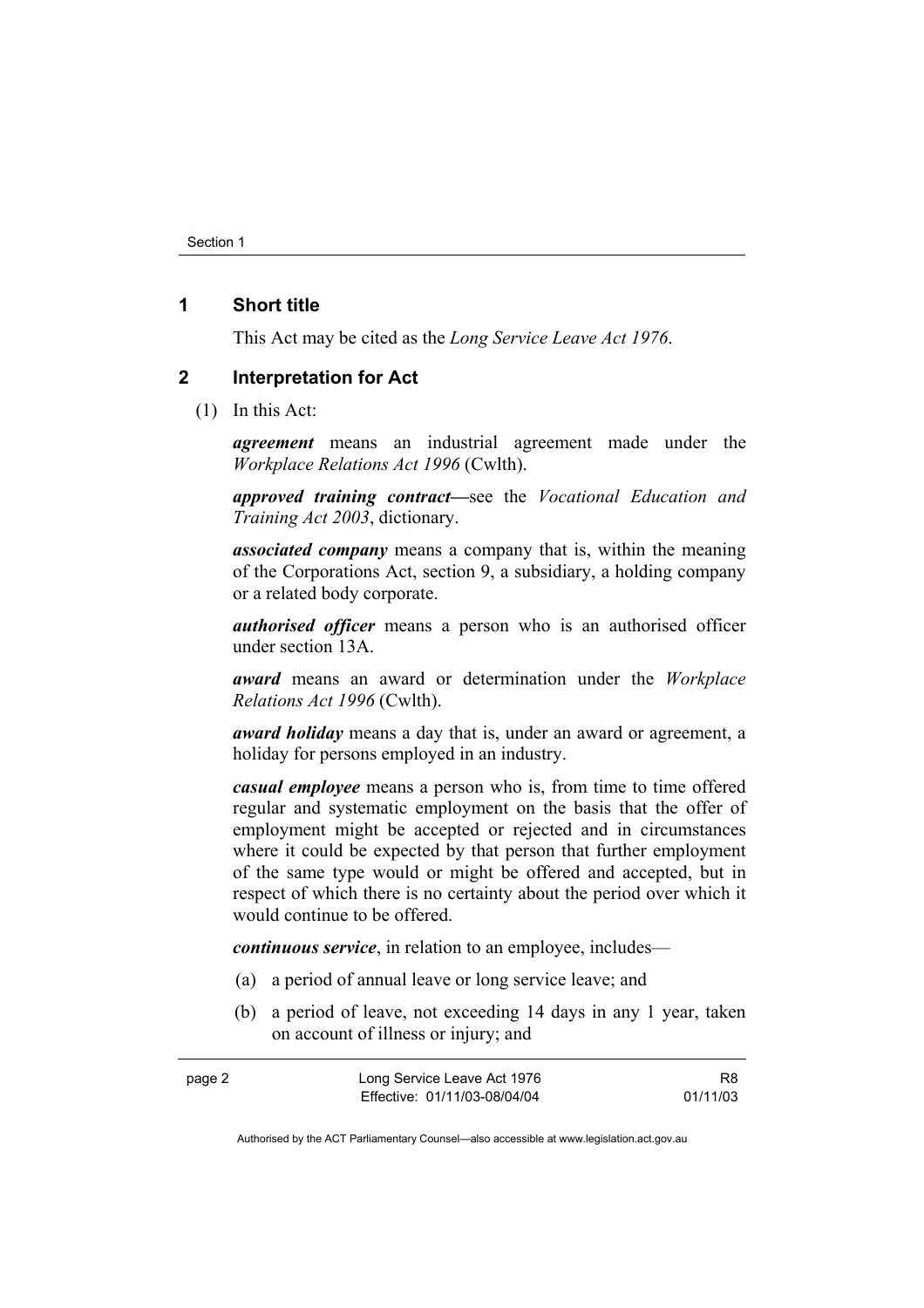- (c) a period during which the service of an employee is interrupted or terminated by his or her employer with the intention of avoiding the granting of long service leave; and
- (d) for an employee who begins service with an employer within a period of 12 months from the end of an apprenticeship, or an approved training contract, with the employer—the period of the apprenticeship or approved training contract.

*determination* includes a variation, suspension, interpretation or cancellation of a determination.

*employee* includes—

- (a) a person who is remunerated at piecework rates; and
- (b) a part-time employee; and
- (c) a casual employee.

*minimum retiring age*, in relation to a person, means—

- (a) if the person is included in a class of persons in respect of whom a minimum retiring age is fixed by an award or agreement—the age so fixed; and
- (b) in any other case—the age of 65 years.

*ordinary remuneration*, in relation to an employee, means the sum of—

- (a) the salary or wages payable to the employee; and
- (b) any allowances payable to the employee in respect of skill, qualifications, board and lodging; and
- (c) any amounts payable to the employee under a bonus, performance pay or incentive scheme, being amounts that are usually paid to the employee with his or her salary or wages; and

page 3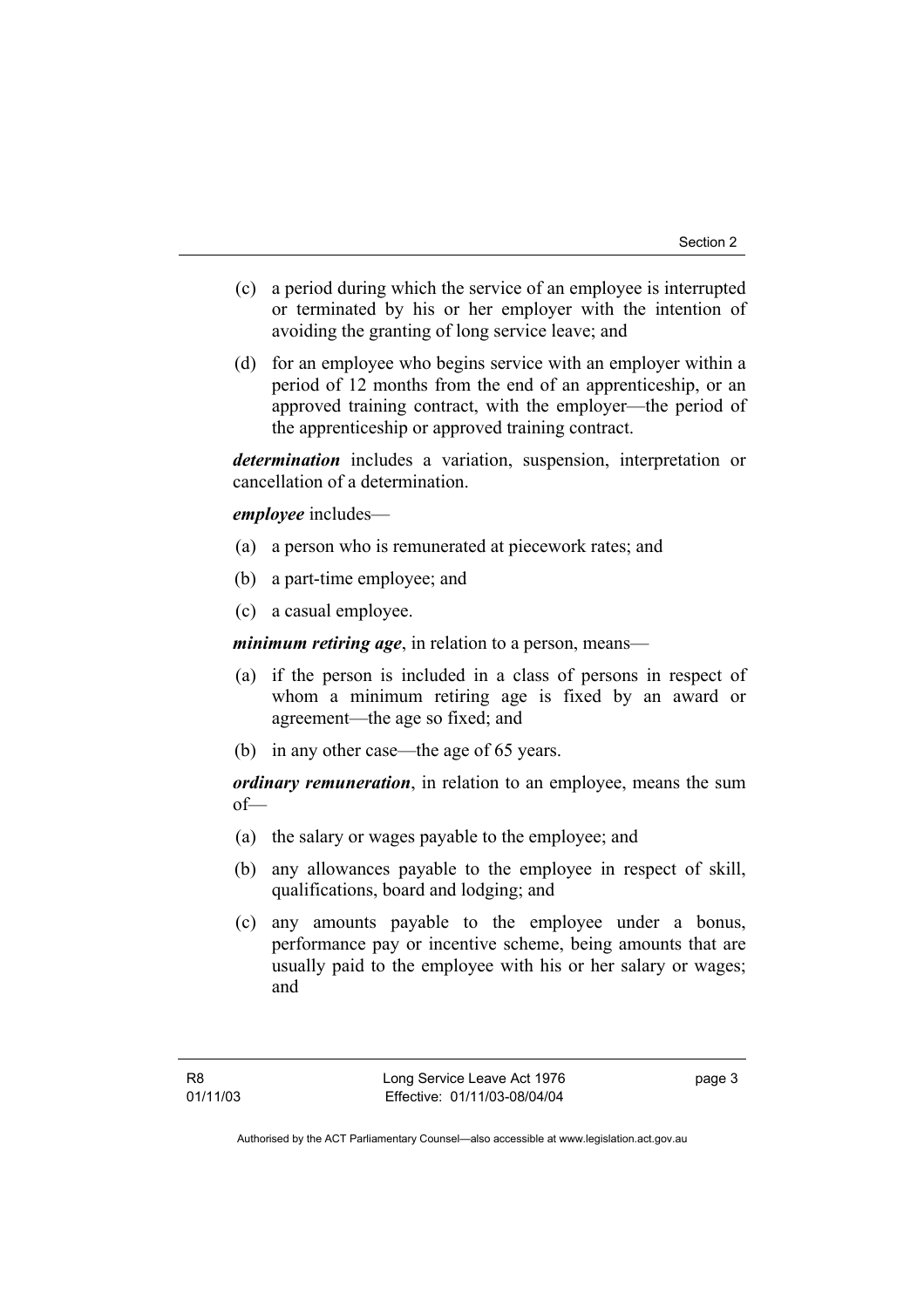(d) where the employee is provided with board and lodging by his or her employer, an amount equal to the value of that board and lodging.

*salary or wages* does not include—

- (a) payments in respect of overtime; or
- (b) payments at penalty rates of pay; or
- (c) allowances which, under an award or agreement, are not to be taken into account in determining a rate of remuneration in respect of overtime.

*trainee* means the person who is obliged under an approved training contract to undertake training.

- (2) For this Act, the fact that a person is remunerated wholly or partly by commission does not in itself prevent the person from being held to be an employee.
- (3) An employee who—
	- (a) is registered under the *Long Service Leave (Building and Construction Industry) Act 1981*; and
	- (b) has elected under section 63 of that Act to take long service benefits under that Act in respect of a period specified by the employee;

shall be entitled to receive benefits under this Act if, had a benefit not been received by the employee under the *Long Service Leave (Building and Construction Industry) Act 1981*, the employee would have been entitled to receive benefits under this Act in respect of the same period.

- (4) An employee who—
	- (a) is registered under the *Long Service Leave (Cleaning, Building and Property Services) Act 1999*; and

R8 01/11/03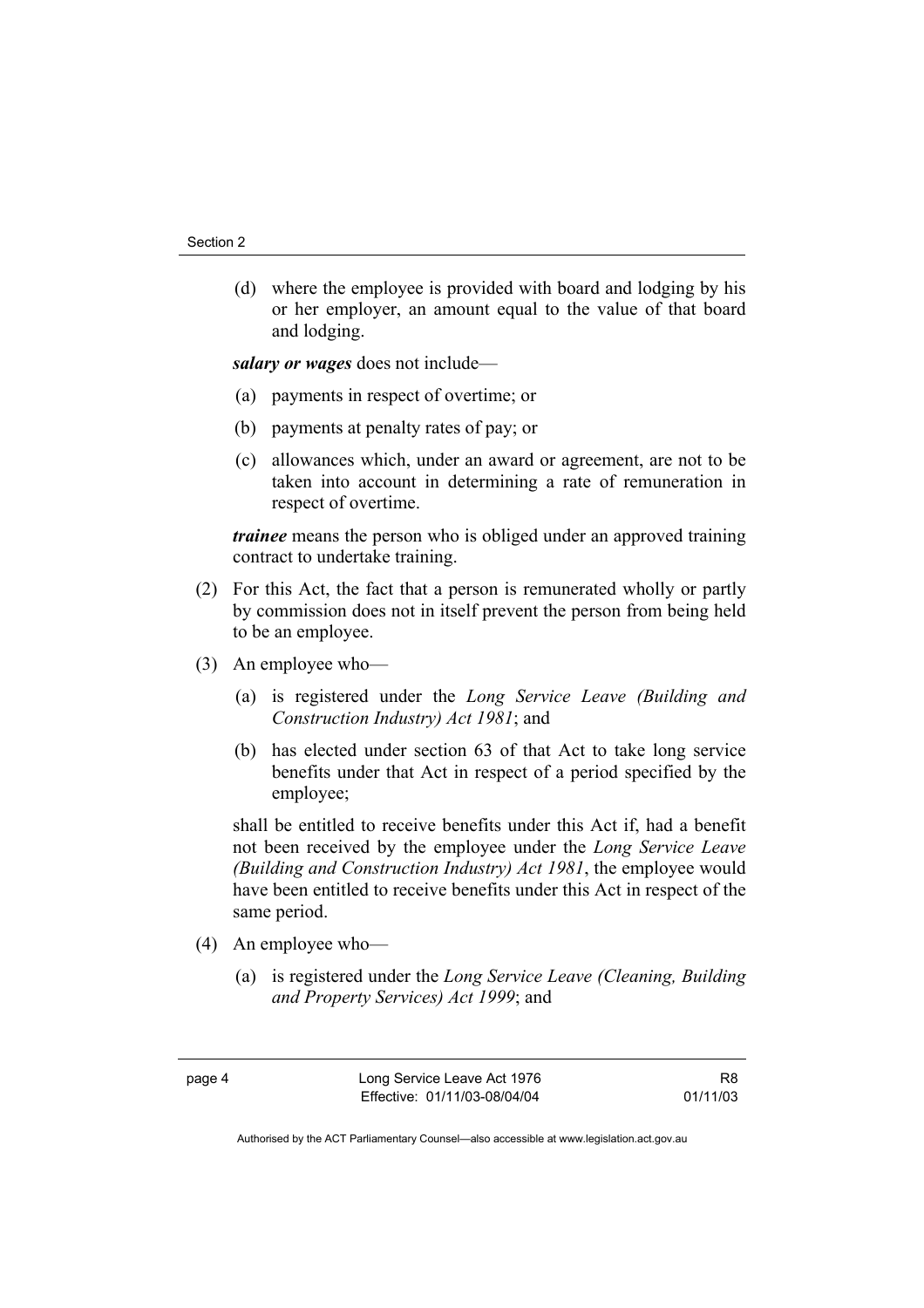(b) has elected under section 64 of that Act to take long service benefits under that Act in respect of a period stated by the employee;

is entitled to receive benefits under this Act if, had a benefit not been received by the employee under the *Long Service Leave (Cleaning, Building and Property Services) Act 1999*, the employee would have been entitled to receive benefits under this Act in respect of the same period.

- (5) For the purpose of calculating an employee's ordinary remuneration, where, during a year, an employee is remunerated wholly by commission, or partly by salary or wages and partly by commission—
	- (a) the employee shall be deemed to have been remunerated wholly by salary or wages throughout the year; and
	- (b) the amount payable for salary or wages to the employee in respect of a week in that year shall be deemed to be the amount calculated by dividing the total amount payable to the employee during that year in respect of commission, or salary or wages and commission, as the case requires, by 52.
- (6) A reference in this Act to a period of service is a reference to a period of continuous service as an employee of a particular employer.
- (7) For the purpose of calculating an employee's period of service, service by the employee as a member of the Defence Force, other than as a member rendering continuous full-time service, shall be deemed to be service with the person by whom the employee was employed immediately before he or she commenced service in the Defence Force.
- (8) A reference in this Act to a period of service includes a reference to a period for which an employee was temporarily employed outside the ACT.

page 5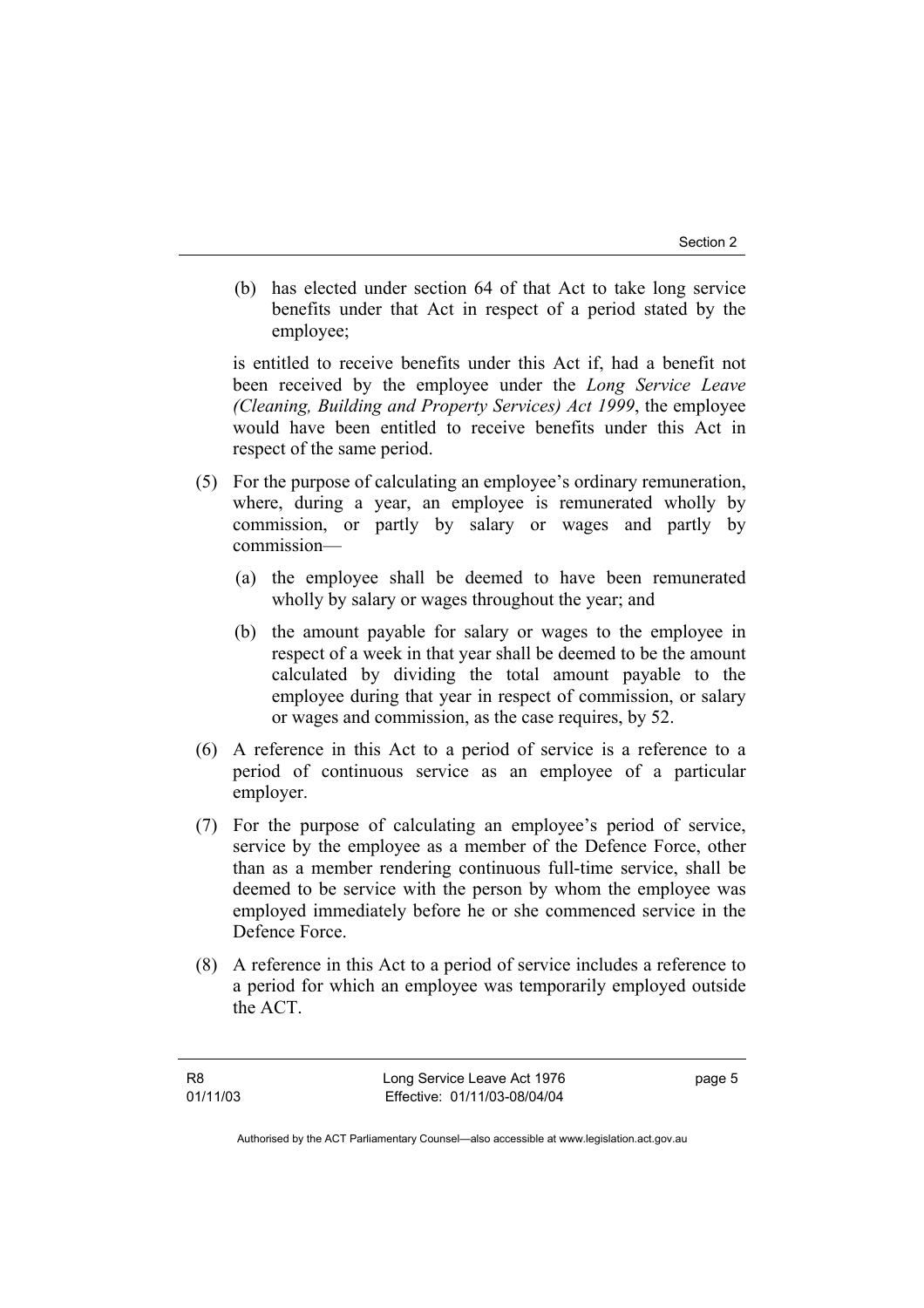- (9) For the purpose of calculating an employee's period of service, a period of interruption of service listed as follows does not break the continuity of service and is not to be taken into account in calculating the total period of service:
	- (a) a period of interruption of service caused by an industrial dispute where the employee returns to the service of the employer in accordance with the terms of settlement of the dispute;
	- (b) a period during which an employee is stood down by his or her employer because of slackness of trade where the employee is re-employed by the employer within a period of 6 months from the date of the standing down;
	- (c) a period, other than a period referred to in the definition of *continuous service*, paragraph (a) or (b), during which the employee is absent with the leave of his or her employer;
	- (d) a period during which the employee is absent on account of injury arising out of or in the course of his or her employment;
	- (e) any other interruption or termination of service by the employer, other than with the intention of avoiding the granting of long service leave, where the employee returns to the service of the employer within a period of 2 months from the date of commencement of the interruption or termination.

### **3 Entitlement to long service leave**

- (1) An employee who has completed a period of 10 years of service with his or her employer is entitled to long service leave in respect of that period.
- (2) An employee is entitled to long service leave in respect of each consecutive period of 5 years of service completed by the employee after the expiration of the 10th year of service.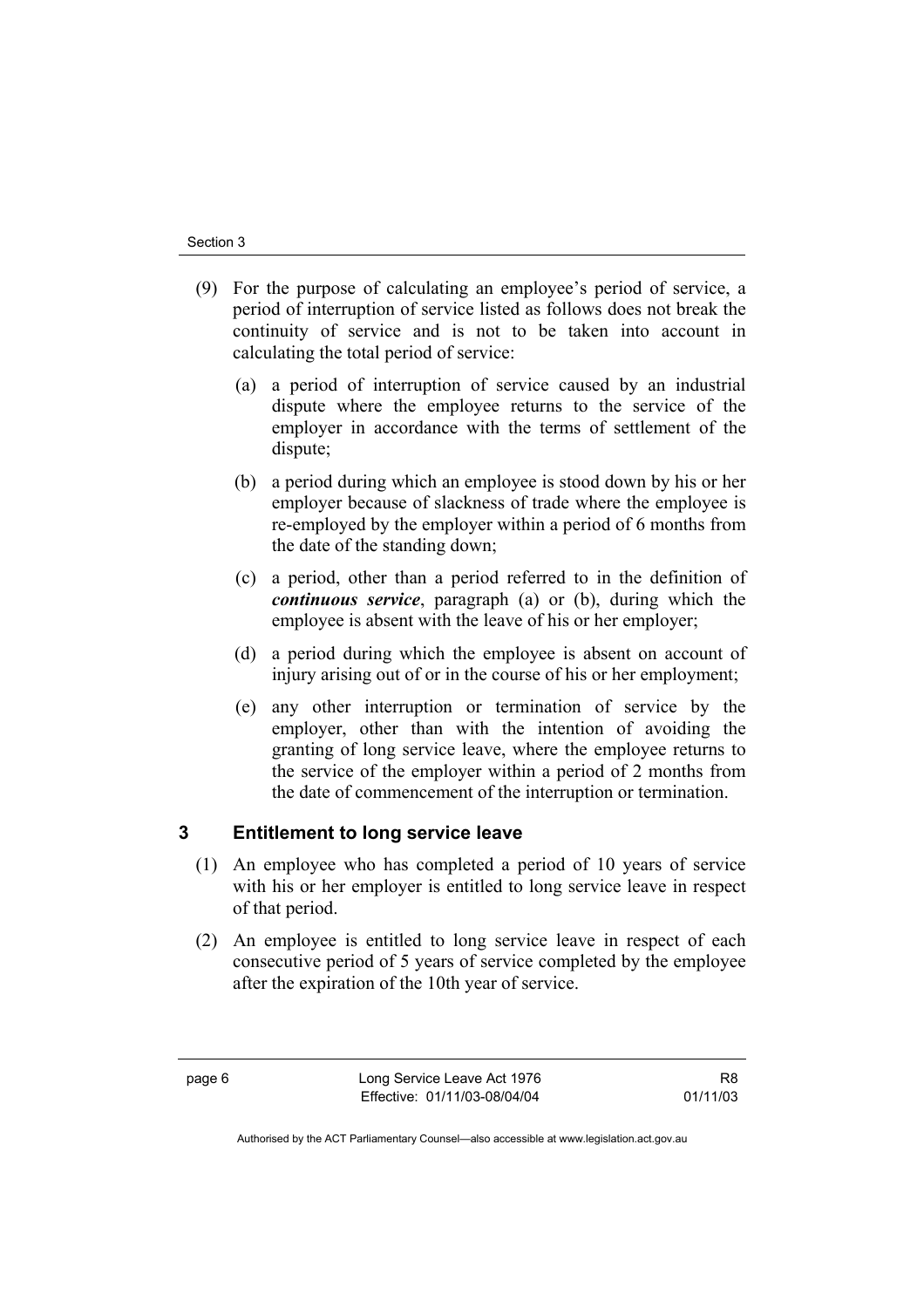(3) An employee's entitlement to long service leave in respect of a period of service accrues to the employee at the expiration of that period.

#### **4 Amount of long service leave**

The amount of long service leave to which an employee is entitled in respect of a period of service shall be calculated—

- (a) in respect of any part of that period that occurred before 11 May 1964—at the rate of  $\frac{3}{20}$  of a month's leave per annum; and
- (b) in respect of any part of that period that occurred after 10 May 1964—at the rate of  $\frac{1}{5}$  of a month's leave per annum.

#### **6 Grant of leave**

- (1) Long service leave to which an employee is entitled under this Act shall be granted by the employer—
	- (a) as soon as practicable after the leave has accrued, having regard to the needs of the employer's establishment; or
	- (b) at such other time or times as are agreed by the employer and the employee.

Maximum penalty: 50 penalty units.

 (2) Unless the employee otherwise agrees, the employer shall give the employee at least 60 days notice in writing of the date from which long service leave is to be taken.

Maximum penalty: 50 penalty units.

- (3) Subject to subsection (4), long service leave shall not be granted in a period of less than 1 month.
- (4) Long service leave may be granted in a period of less than 1 month if the employer and the employee so agree.

page 7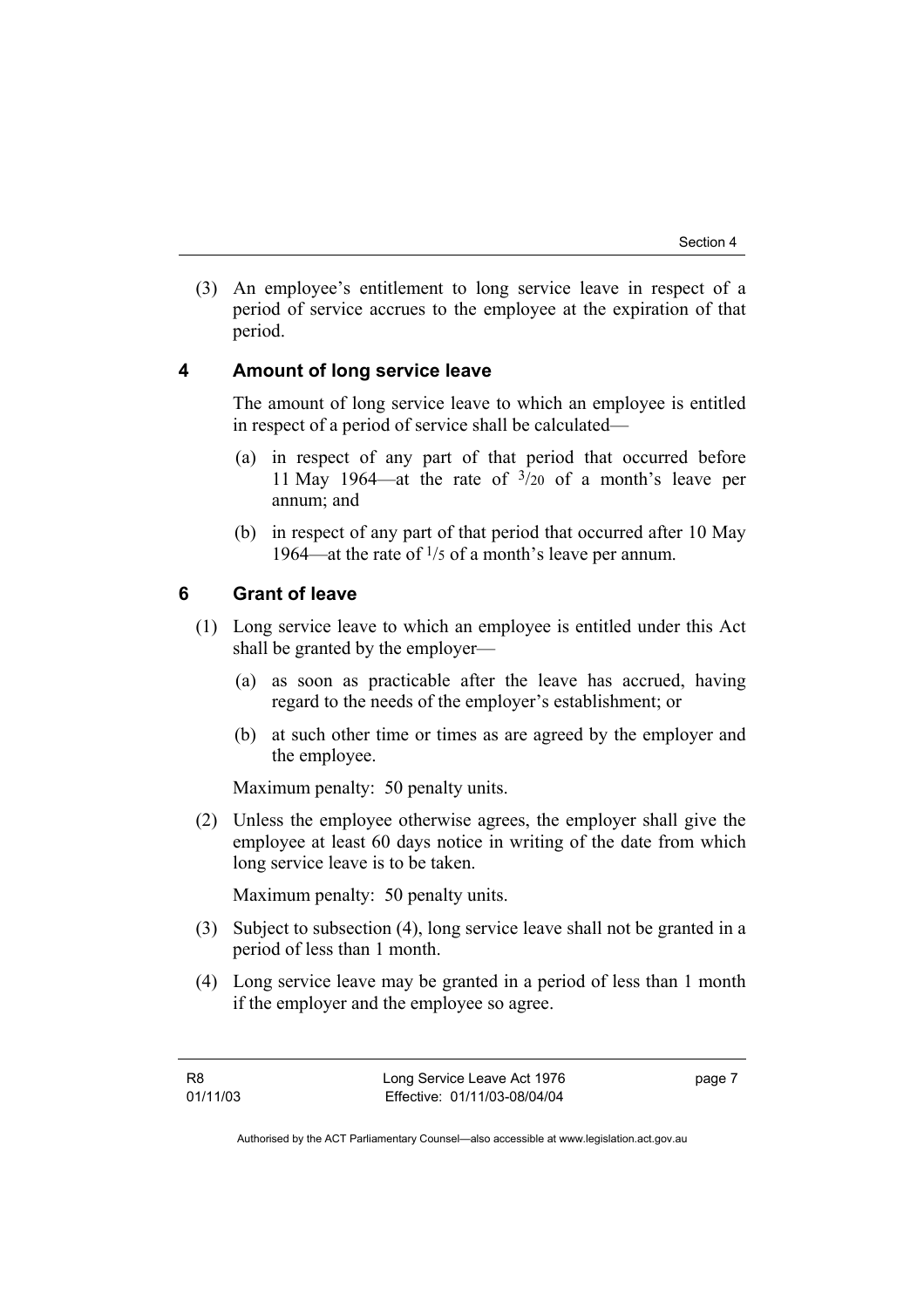#### **7 Payment for leave**

- (1) Payment for long service leave shall be made at the rate of an amount equivalent to the ordinary remuneration the employee would have received in respect of the period of leave if he or she had not taken the leave.
- (2) In the case of an employee who is a part-time employee or casual employee, the ordinary remuneration shall be calculated by multiplying the average number of hours worked each week by the employee during the period of 12 months immediately preceding the day on which the employee became entitled to the leave by the ordinary remuneration of the employee on that day.
- (3) If, within the period of 2 years immediately before the date on which an employee becomes entitled to long service leave in respect of a period of service, the employee ceases to be employed full time and is employed part time or as a casual employee, the ordinary remuneration for long service leave shall be calculated by dividing by 5 the total amount of salary or wages paid to the employee in the period of 5 years ending on his or her becoming so entitled.

#### **8 Manner of payment for leave**

- (1) Payment in respect of long service leave shall be made—
	- (a) in advance for the whole period of the long service leave;
	- (b) at the same times as it would have been made if the employee had not taken the leave and, if the employee so requires, by cheque posted to an address specified by the employee; or
	- (c) in such other manner as is agreed by the employer and the employee.

Maximum penalty: 50 penalty units.

 (2) If, after payment in respect of long service leave is made in accordance with subsection (1), the amount of ordinary

R8 01/11/03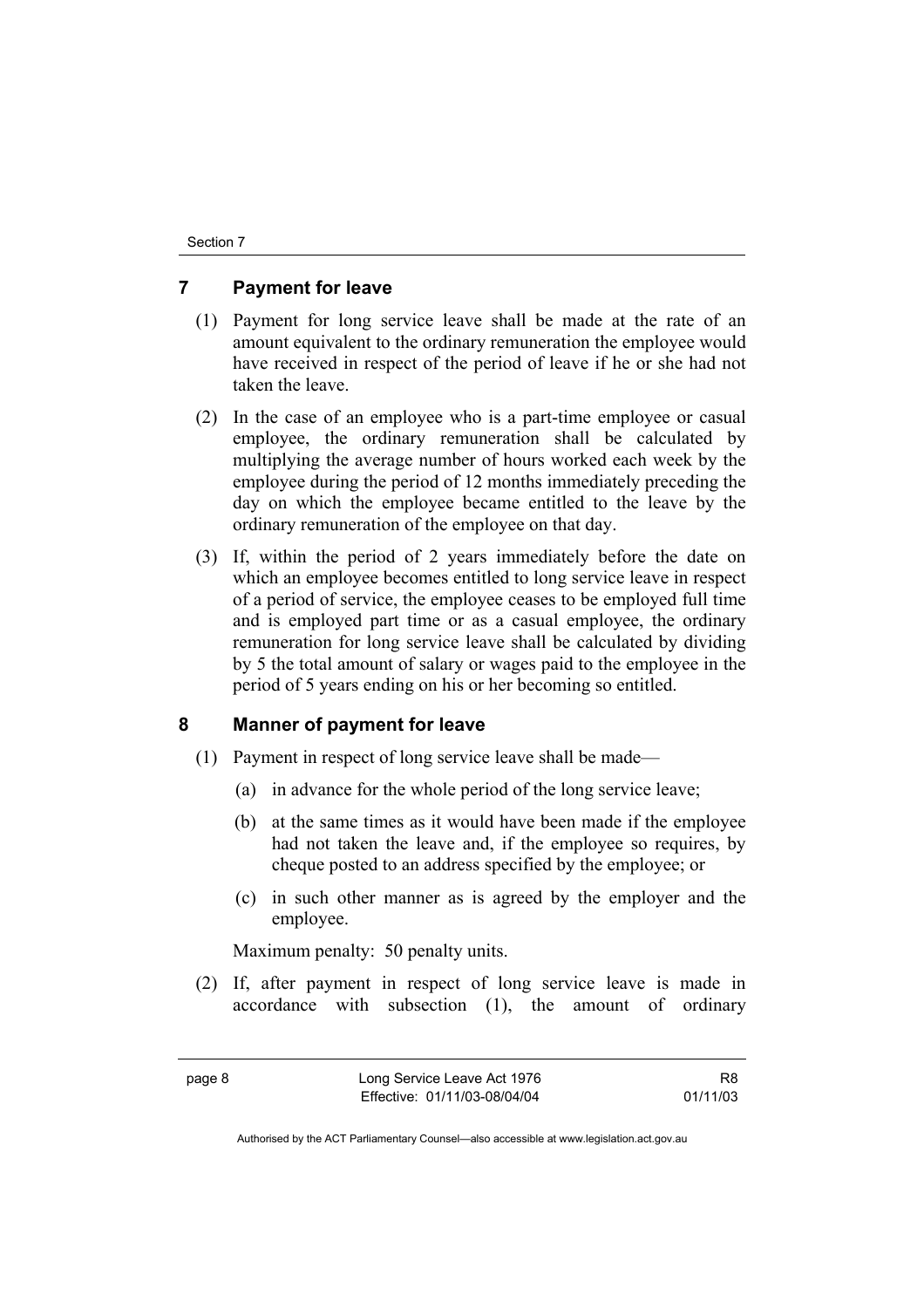remuneration payable under an award or agreement to the employee increases, payment of that increase shall—

- (a) if payment was made under subsection (1) (a)—be made to the employee as soon as practicable on completion of that leave; or
- (b) if payment was made under subsection (1) (b)—be made to the employee in accordance with that paragraph; or
- (c) if payment was made under subsection (1) (c)—be made in such manner as is agreed by the employer and the employee, or in the absence of such agreement, as soon as practicable on completion of that leave.
- (3) Payment in lieu of long service leave shall be made—
	- (a) to the employee as soon as practicable after termination of his or her employment; or
	- (b) in the case of a deceased employee, to his or her legal personal representative as soon as practicable after the death of the employee but in any case not later than 12 months after his or her death.

#### **9 Public holidays not to count as leave**

- (1) This section applies if a public holiday or an award holiday falls during a period of long service leave taken by an employee.
- (2) The period of long service leave is increased by 1 day for each such holiday.

#### **10 Service not affected by transmission of business**

Where, before or after the date of commencement of this Act, a business is transmitted from 1 employer to another and a person who was, immediately before the transmission, an employee of the first employer becomes, immediately after the transmission, an employee of the second employer—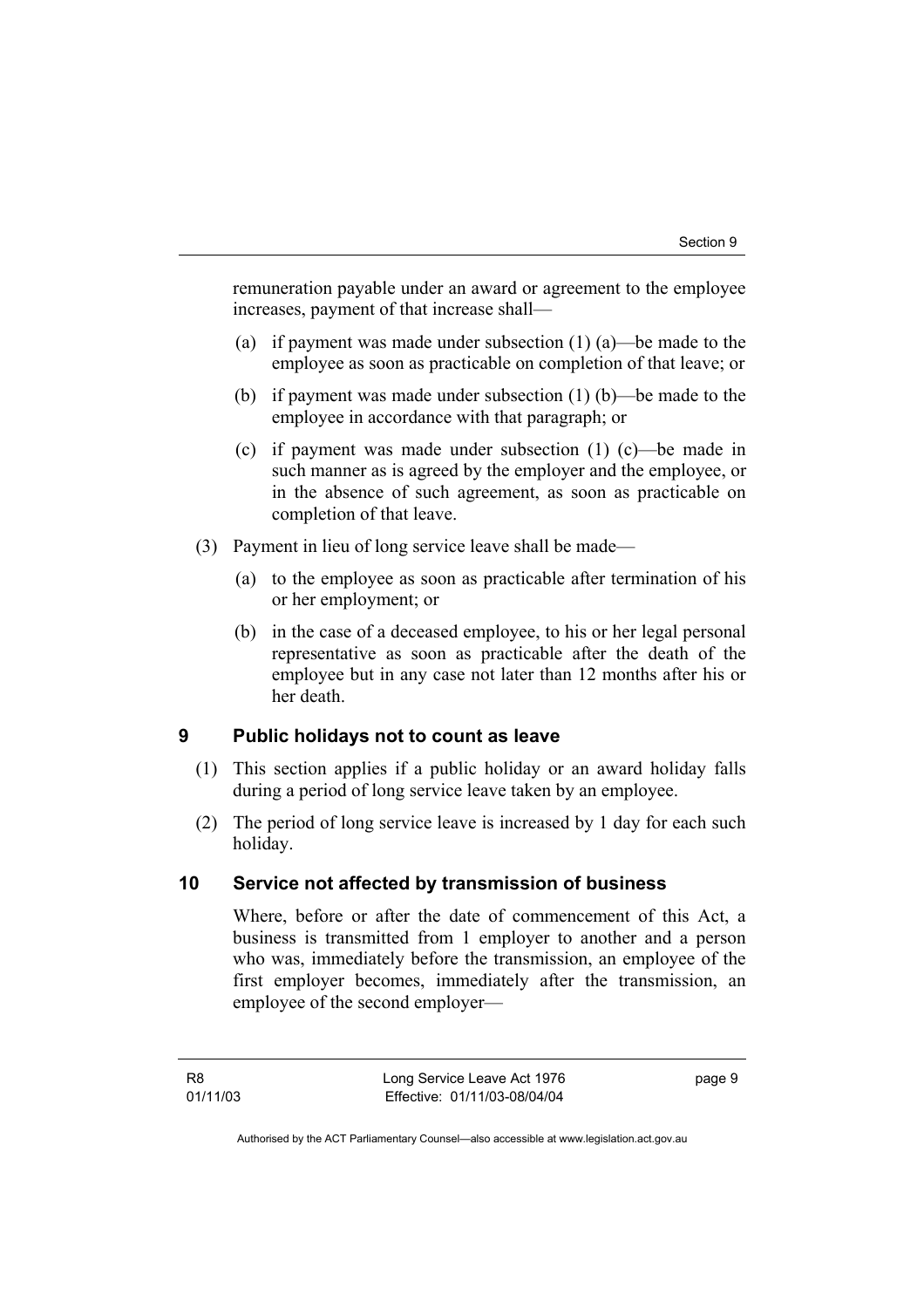- (a) the period of service of the employee shall be deemed not to have been interrupted; and
- (b) the period of service of the employee with the first employer shall be deemed to be service with the second employer.

#### **10A Continuity of service in certain cases**

- (1) Where—
	- (a) a contract for the supply of services by 1 party to the contract (the *first contractor*) on behalf of the other party to the contract (the *principal*) has been discharged; and
	- (b) the principal enters into another contract with a person other than the first contractor for the supply of those services on its behalf by that other person (the *second contractor*); and
	- (c) that other contract imposes an obligation on the second contractor to the effect that, so far as practicable, the second contractor shall employ, in supplying those services, persons whose employment with the first contractor ceased because of the discharge of the firstmentioned contract; and
	- (d) under that obligation the second contractor employs such a former employee of the first contractor; and

this section applies to that former employee.

 (2) Where this section applies to a person, the aggregate of the periods of service by the person for the first contractor and the second contractor shall, for this Act, be taken to be 1 period of service for the second contractor.

#### **11 Service with associated companies**

Where, over a continuous period, an employee has been employed by 2 or more companies each of which is an associated company, the employee is entitled to long service leave as if he or she had, during the whole of the period of service, been employed by the

R8 01/11/03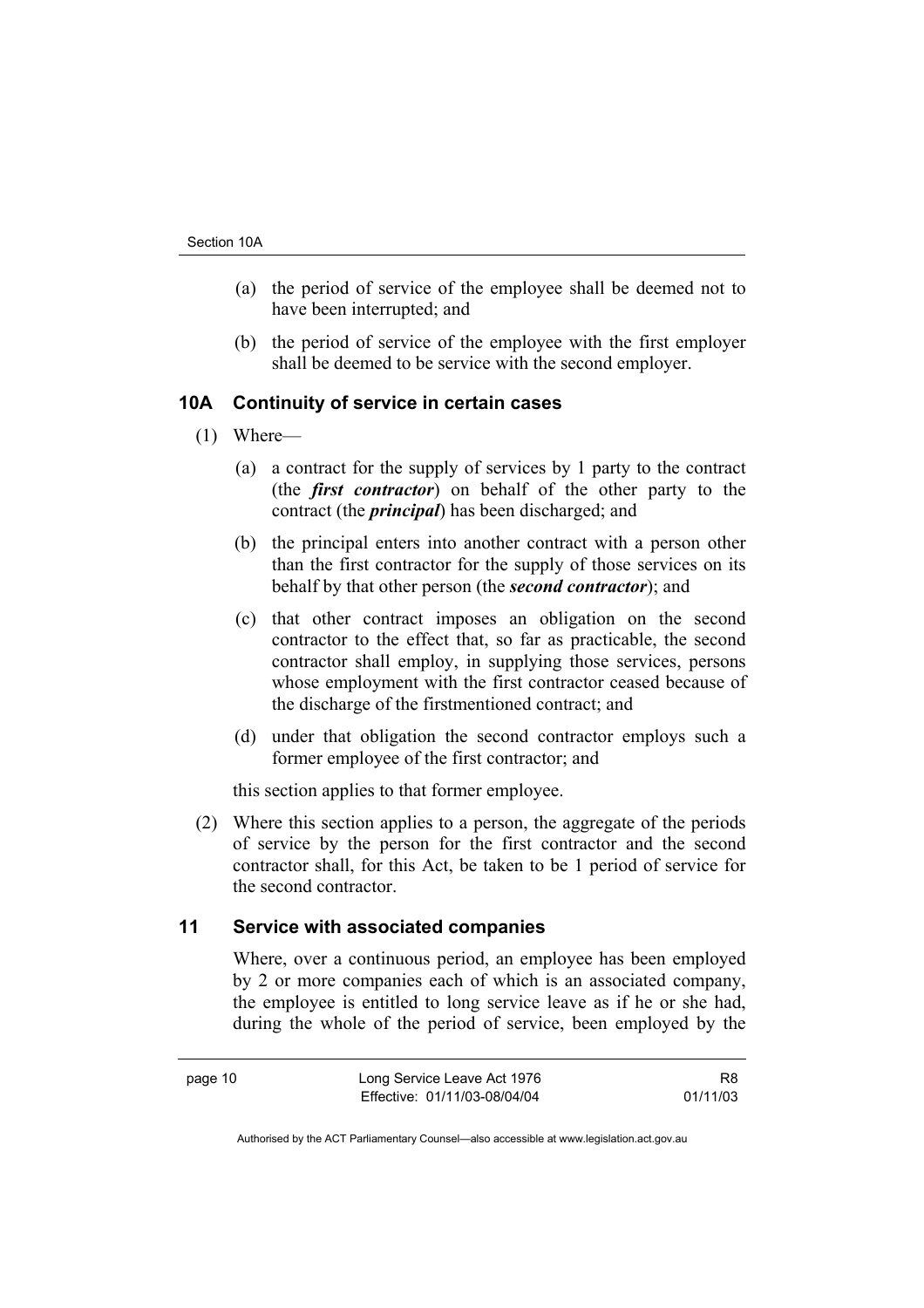company by which he or she is employed at the date at which his or her long service leave accrues.

#### **11A Pay in lieu of long service leave**

- (1) For this section, the long service leave credit of a person is the amount of long service leave that has accrued to the person less the amount of long service leave granted to the person.
- (2) Where—
	- (a) a person's employment ceases for any reason; and
	- (b) the person had a long service leave credit immediately before the employment ceased;

the employer shall pay the amount ascertained in accordance with subsection (3)—

- (c) to the person; or
- (d) if the person is dead—to the legal personal representative of the deceased person.
- (3) The amount payable is an amount that is equal to the amount of ordinary remuneration that, but for the cessation of employment, would have been payable by the employer under section 7 to the person for a period of service equal to the period of the person's long service leave credit immediately before the cessation of employment.
- (4) For subsection (1), long service leave is to be taken to have accrued in respect of any uncompleted period of 5 years service that commenced immediately after the expiration of the last period of service in respect of which long service leave accrued to the person in the same proportion as the number of years or months of service completed bears to 5 years.

page 11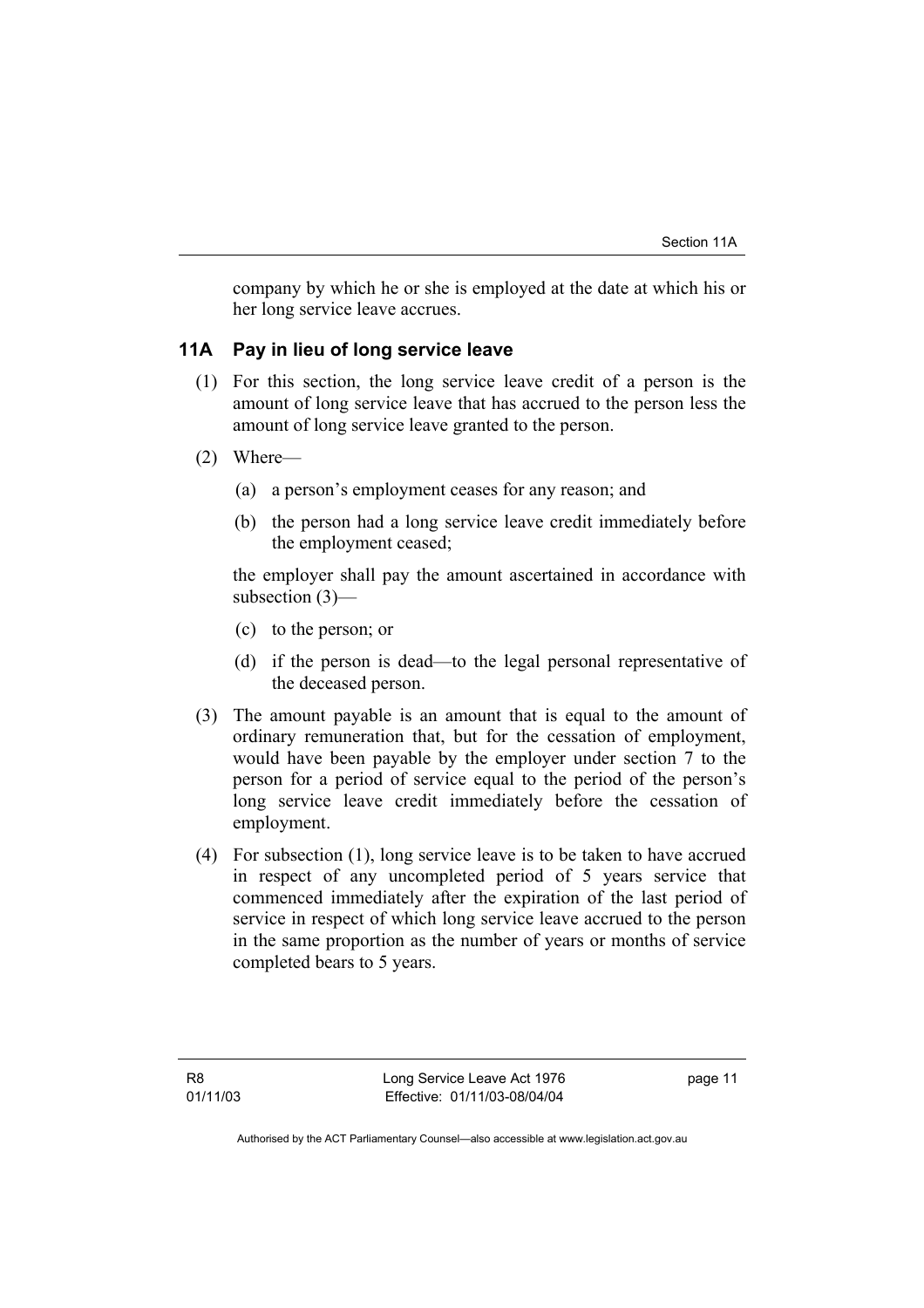#### **11B Pay for ineligible service after 10 years**

(1) In this section:

*period of ineligible service*, in relation to a person, means a period of service of not less than 1 year but less than 5 years that commenced immediately after the expiration of the last period of service in respect of which long service leave accrued to the person.

- (2) Where—
	- (a) a person's employment ceases for any reason; and
	- (b) the person had completed a period of ineligible service in that employment;

the employer shall pay the amount ascertained in accordance with subsection (3)—

- (c) to the person; or
- (d) if the person is dead—to the legal personal representative of the deceased person.
- (3) The amount payable is an amount that is equal to the amount of ordinary remuneration that, but for the cessation of employment, would have been payable by the employer to the person for a period of service equal to the period that is ascertained by multiplying  $1/5$  of a month's leave by the number of years or months of service completed by the person in the period of ineligible service referred to in subsection (2) (b).

#### **11C Pro rata long service leave entitlement**

- (1) Where—
	- (a) a person's employment is terminated—
		- (i) by the person because of illness or incapacity or a domestic or other pressing necessity of such a nature to justify the termination; or

page 12 Long Service Leave Act 1976 Effective: 01/11/03-08/04/04

R8 01/11/03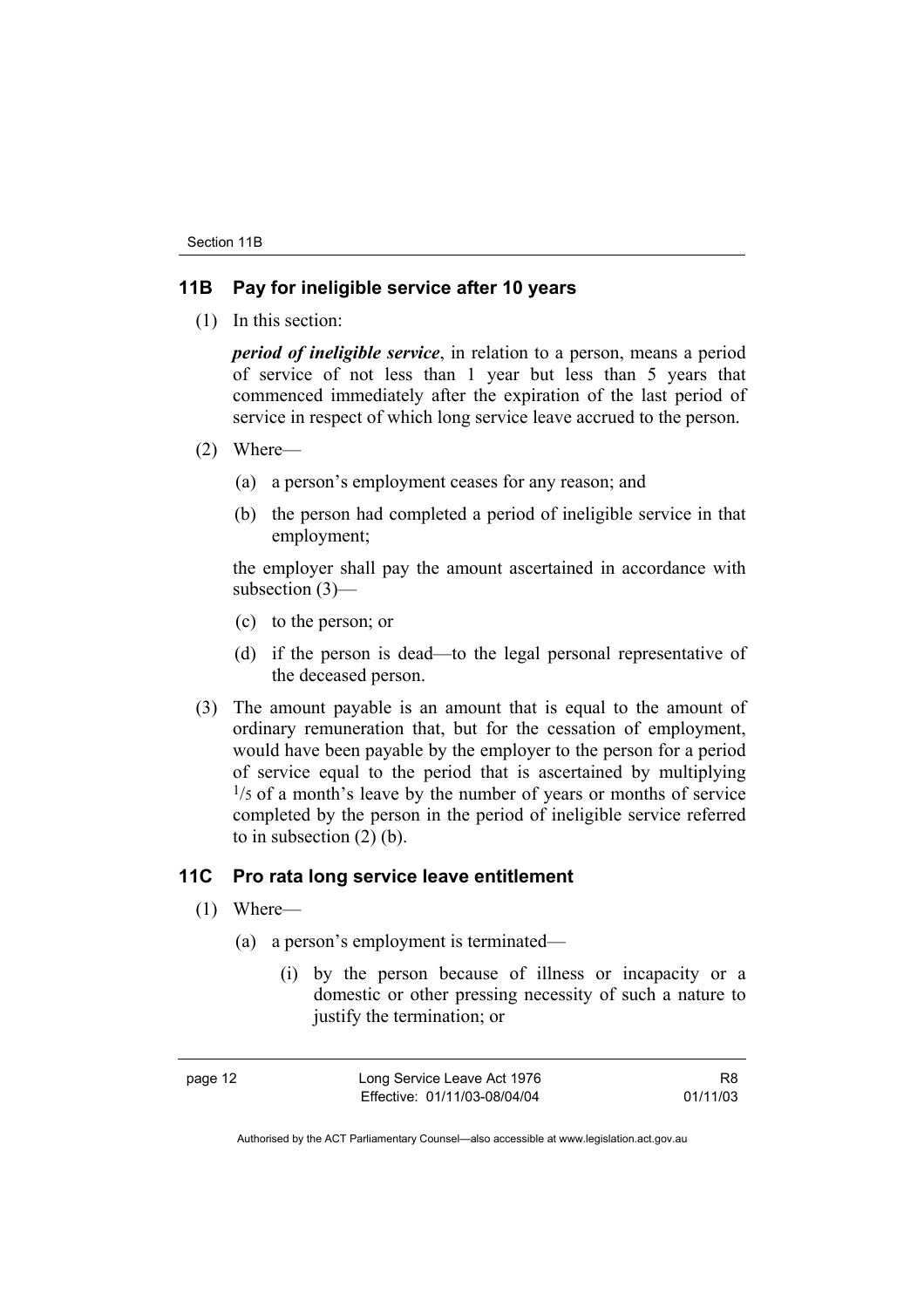- (ii) by the person upon or after attaining the minimum retiring age; or
- (iii) by the death of the person; or
- (iv) by the employer for a reason other than the person's serious and wilful misconduct; and
- (b) the person had completed a period of service in that employment of at least 5 years but less than 10 years;

the employer shall pay the amount ascertained in accordance with subsection (2)—

- (c) to the person; or
- (d) if the person is dead—to the legal personal representative of the deceased person.
- (2) The amount payable is an amount that is equal to the amount of ordinary remuneration that, but for the cessation of employment, would have been payable by the employer to the person for a period of service equal to the period that bears to 2 months the same proportion as the number of years or months of service completed by the person bears to 10 years.

#### **11D Calculation of ordinary remuneration**

For section 11A, 11B or 11C, the amount of ordinary remuneration that, but for the cessation of employment by a person, would have been payable by the employer to the person for a period of service referred to in that section shall be calculated—

- (a) at the rate at which ordinary remuneration was payable to the person immediately before the cessation of employment; and
- (b) if the person was a part-time employee or casual employee immediately before the cessation of employment—on the basis that during that period of service the person would have been employed for the number of hours per week that is equal to the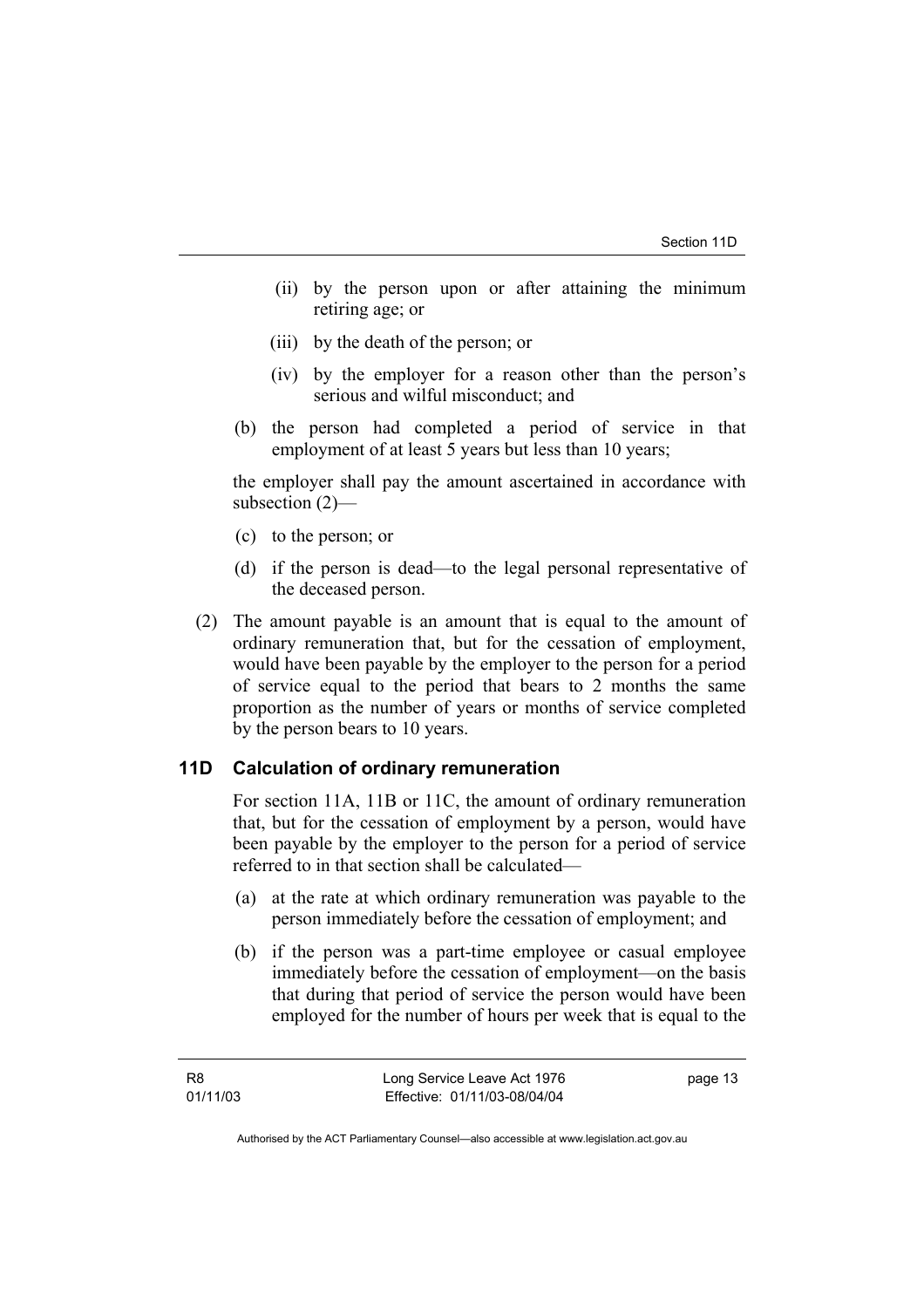average number of hours per week for which the employee was employed during the period of 12 months immediately before the cessation of employment.

#### **12 Long service leave records**

- (1) An employer shall, in respect of each person employed by him or her, keep a record showing particulars of—
	- (a) the name, occupation and classification of the employee; and
	- (b) whether the employee is full-time, part-time or casual; and
	- (c) the employee's ordinary remuneration, including the base rate of pay and any loading payable to the employee, and the purpose of the loading; and
	- (d) the number of hours worked each week by the employee; and
	- (e) the date on which the employee commenced service; and
	- (f) the period of any annual leave taken by the employee; and
	- (g) the employee's entitlement to long service leave; and
	- (h) long service leave granted, or payment in lieu of leave made, to the employee; and
	- (i) where the person has ceased to be employed by the employer—the date on which, and manner in which, he or she so ceased to be employed; and
	- (j) the date of birth of the employee as provided by the employee; and
	- (k) if overtime may be paid under the award to the employee—
		- (i) the number of hours worked by the employee during each day; and
		- (ii) when the employee started and ceased work; and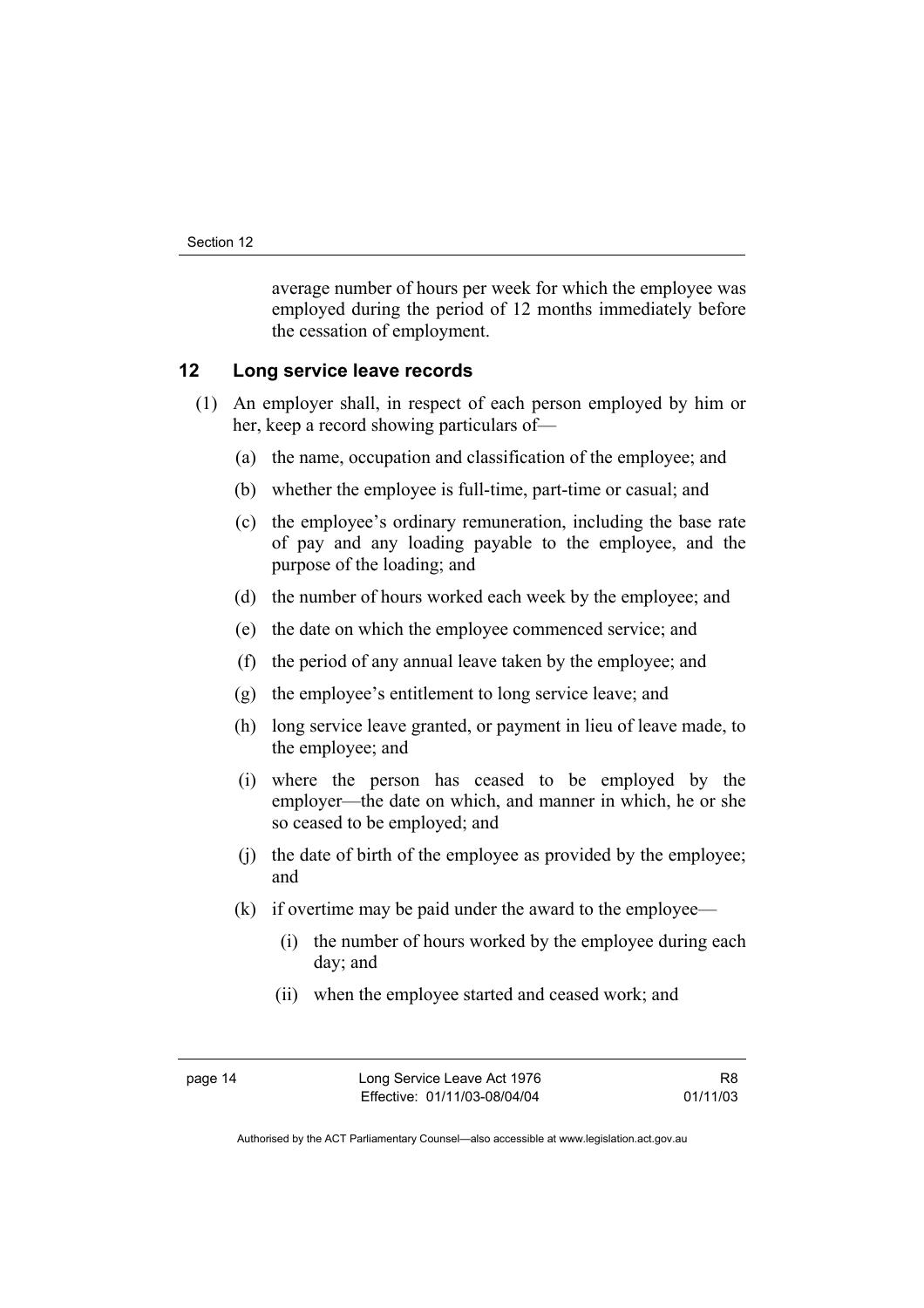(l) the name of each award or agreement under which the employee has entitlements.

Maximum penalty: 20 penalty units.

- (2) An employer shall retain a record referred to in subsection (1)—
	- (a) in the case of records relating to an employee whose service is terminated by death—for a period of 7 years after the date on which all moneys owing to his or her legal personal representative are paid; and
	- (b) in any other case—for a period of 7 years after the date on which the service of the person to whom the record relates is terminated.

Maximum penalty: 20 penalty units.

 (3) Subject to subsection (4), an employer shall, at the request of an authorised officer, make available for inspection by the authorised officer a record kept or retained for this section.

Maximum penalty: 50 penalty units.

 (4) An employer is not required by subsection (3) to make a record available for inspection otherwise than at a place of business of the employer during the hours during which the employer's business is normally conducted at that place.

### **13 Registrar of Long Service Leave**

- (1) There shall be a Registrar of Long Service Leave.
- (2) In addition to performing the functions of the registrar under this Act, the registrar shall perform such other functions as the Minister directs.

*Note* A reference to an Act includes a reference to the statutory instruments made or in force under the Act, including regulations (see *Legislation Act 2001*, s 104).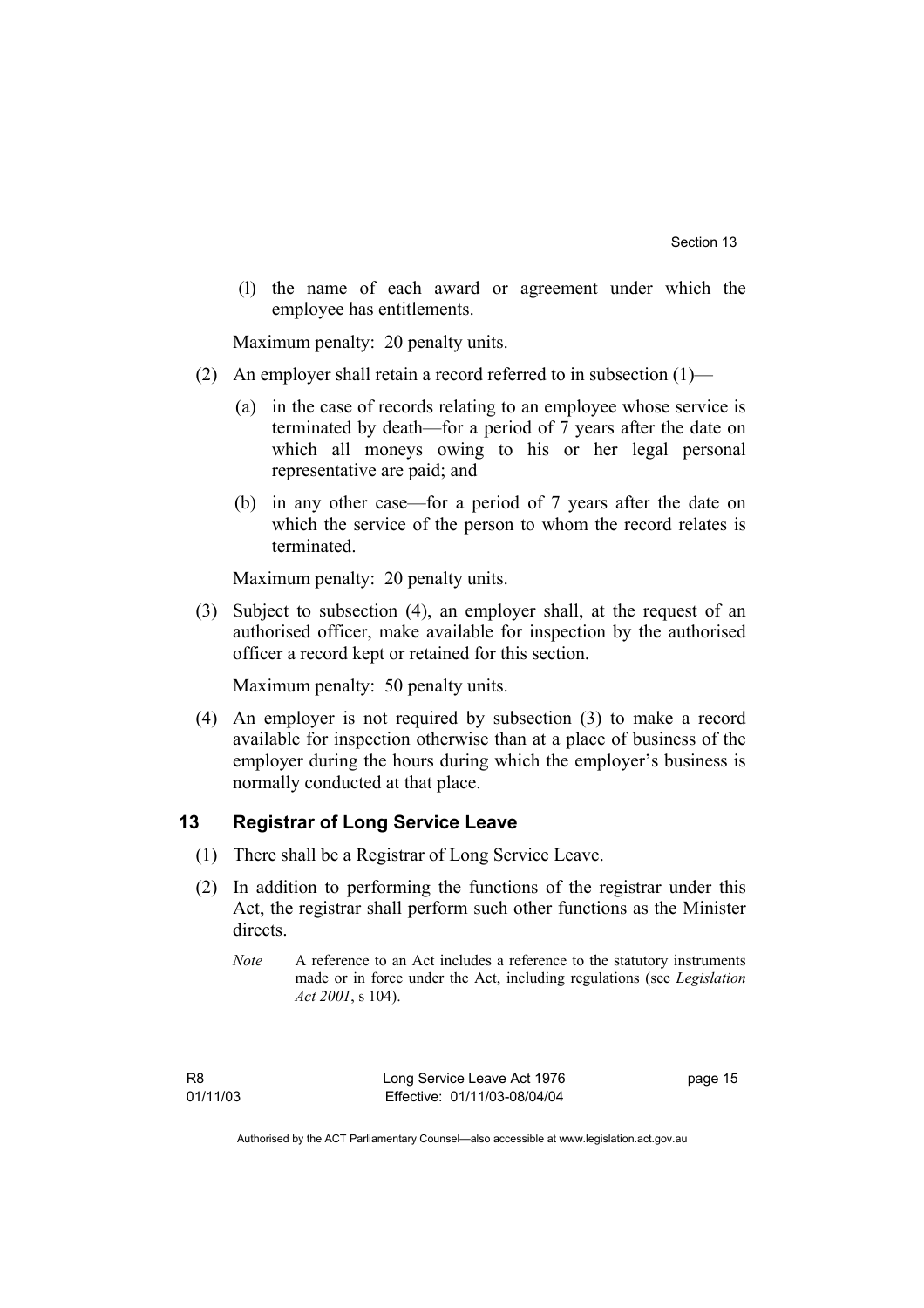- (3) The chief executive shall create and maintain an office in the public service the duties of which include performing the functions of the Registrar of Long Service Leave.
- (4) The registrar shall be the public servant for the time being performing the duties of the public service office referred to in subsection (3).

#### **13A Authorised officers**

- (1) There shall be 1 or more authorised officers for this Act.
- (2) The chief executive may create and maintain 1 or more offices in the public service the duties of which include performing the functions of an authorised officer.
- (3) The following persons shall be authorised officers:
	- (a) any public servant for the time being performing the duties of a public service office referred to in subsection (2);
	- (b) any other person (including an officer of the Australian Public Service constituted under the *Public Service Act 1999* (Cwlth) appointed, in writing, by the chief executive.

#### **13B Identity cards**

- (1) The chief executive shall issue to the registrar an identity card that specifies the registrar's name and office, and on which appears a recent photograph of the registrar.
- (2) The chief executive shall issue to a delegate of the registrar with any delegated powers of an authorised officer an identity card that specifies the delegate's name and delegated office, and on which appears a recent photograph of the delegate.
- (3) The chief executive shall issue to an authorised officer an identity card that specifies the authorised officer's name and office, and on which appears a recent photograph of the authorised officer.

R8 01/11/03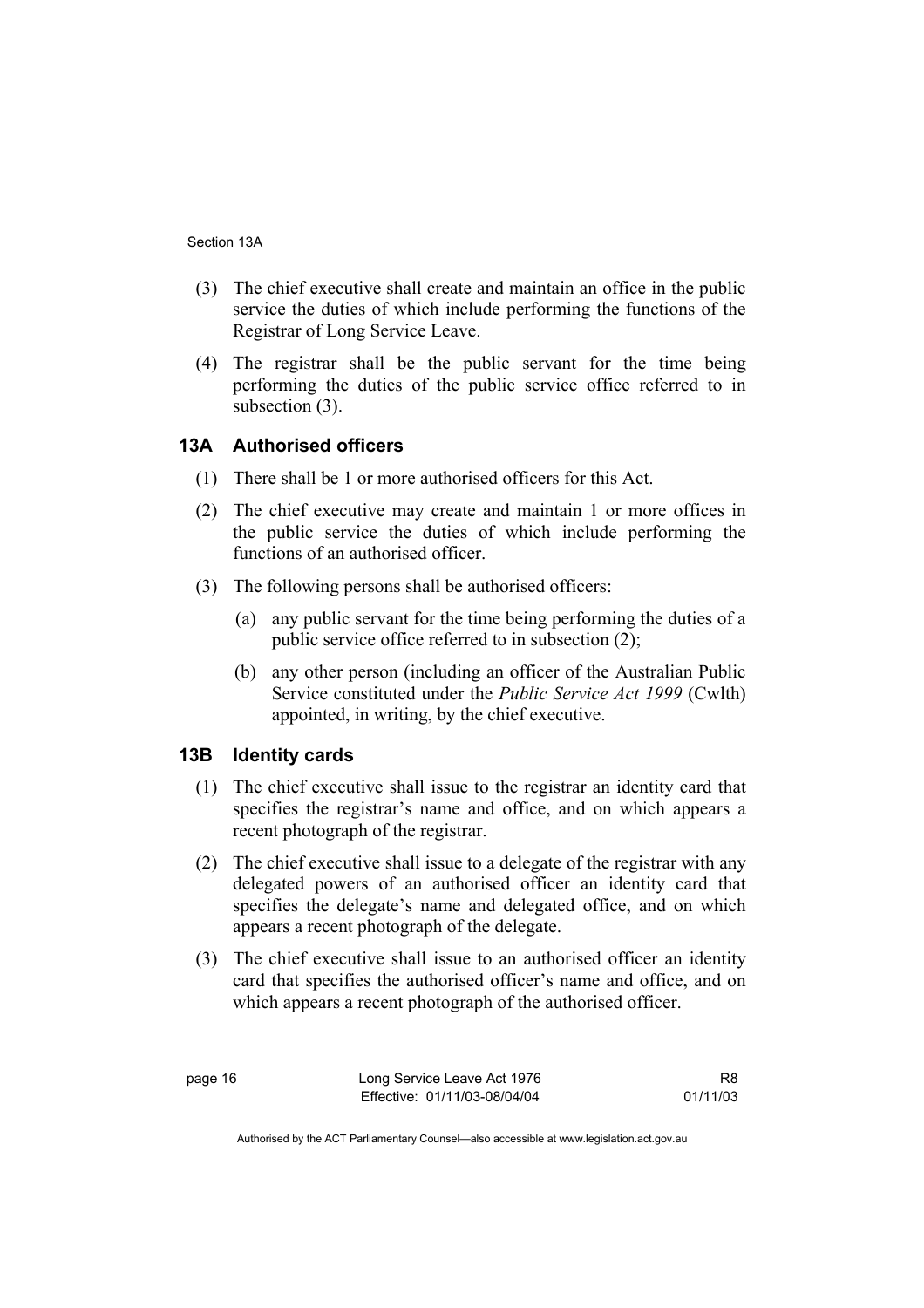- (4) On ceasing—
	- (a) to occupy, or to act in, the office of the registrar; or
	- (b) to be a delegate of the registrar with any delegated powers of an authorised officer; or
	- (c) to occupy, or to act in, an office of authorised officer;

a person shall not, without reasonable excuse, fail to return his or her identity card to the chief executive.

Maximum penalty: 1 penalty unit.

#### **13C Powers of entry of authorised officers**

- (1) Subject to subsection (2), if an authorised officer has reasonable grounds for believing that it is necessary to do so for this Act an authorised officer may, at any time, enter premises of an employer and exercise the powers referred to in subsection (4).
- (2) An authorised officer shall not enter premises under subsection (1) without the consent of the employer.
- (3) An authorised officer who enters premises under subsection (1) is not authorised to remain on the premises, and a person is not required to comply with a requirement made by an authorised officer under subsection (4), if, on request by the employer, or the person in charge of the premises, the authorised officer does not produce his or her identity card.
- (4) An authorised officer who enters premises under subsection (1) may—
	- (a) require the employer to make available for inspection records required to be kept under this Act; and
	- (b) make copies of, or take extracts from records referred to in paragraph (a).

page 17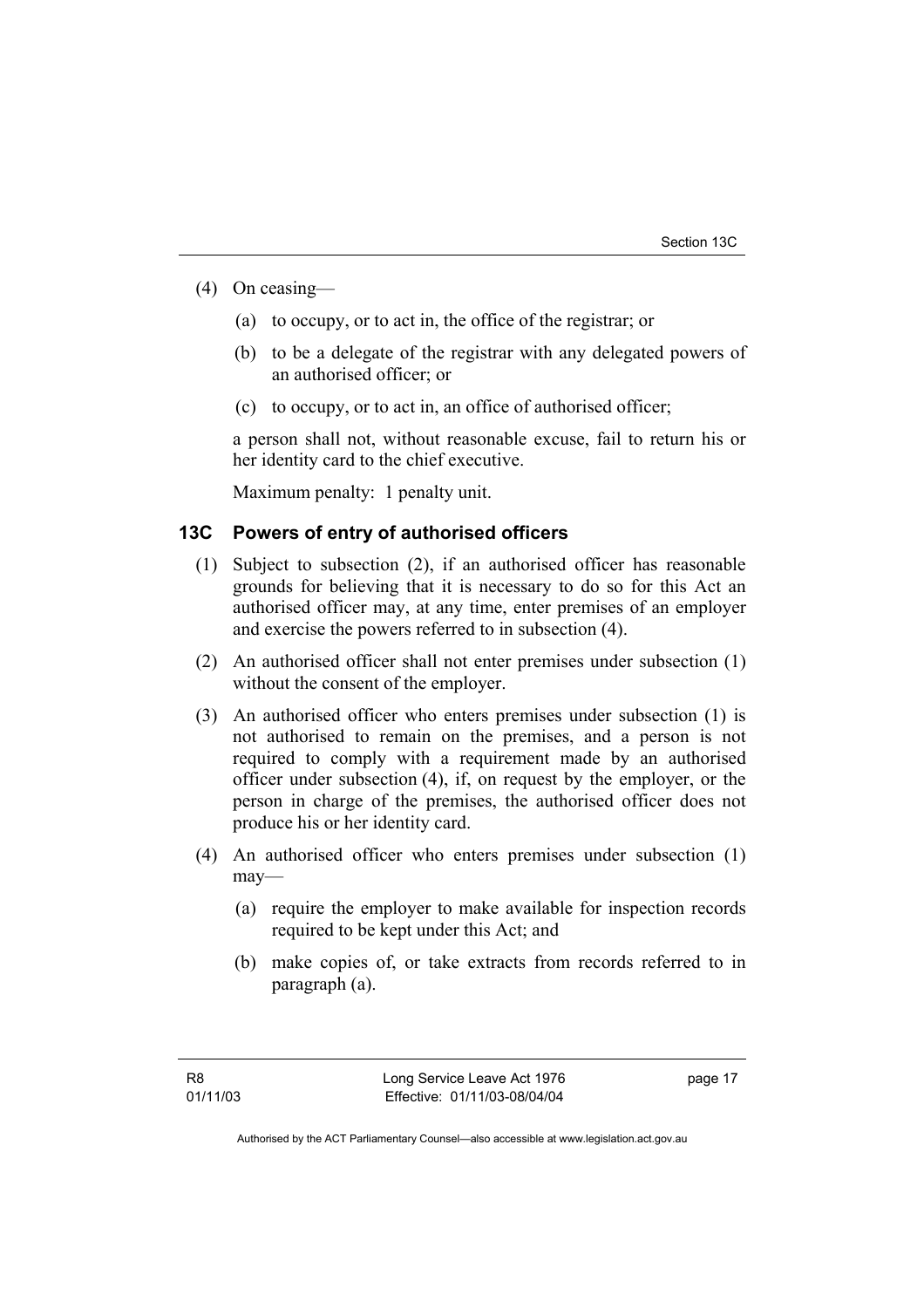#### **13D Complaints**

- (1) Where a written complaint is made to the registrar by an employee, the registrar shall refer the complaint to an authorised officer.
	- *Note* If a form is approved under s 17 (Approved forms) for a complaint, the form must be used.
- (2) Where a complaint made by an employee—
	- (a) is made to an authorised officer; or
	- (b) is referred to an authorised officer under subsection (1);

the authorised officer may, by notice in writing, require the complainant and the employer to whom the complaint relates, to attend a conference at a place, date and time specified in the notice to endeavour to resolve the complaint.

- (3) A conference shall be conducted in such a manner as the authorised officer thinks fit.
- (4) Except with the consent of the authorised officer—
	- (a) a natural person is not entitled to be represented at a conference by another person; and
	- (b) a body of persons (whether incorporated or unincorporated) is not entitled to be represented at a conference by a person other than a member, officer or employee of the body.
- (5) In this section:

*complaint* means a complaint by an employee concerning his or her entitlements under this Act.

#### **13E Notice to comply with Act**

An authorised officer may, if satisfied having regard to the relevant circumstances of a particular case that it is necessary to do so, by notice in writing, require an employer, within 28 days after the date of the notice, to comply with the Act.

R8 01/11/03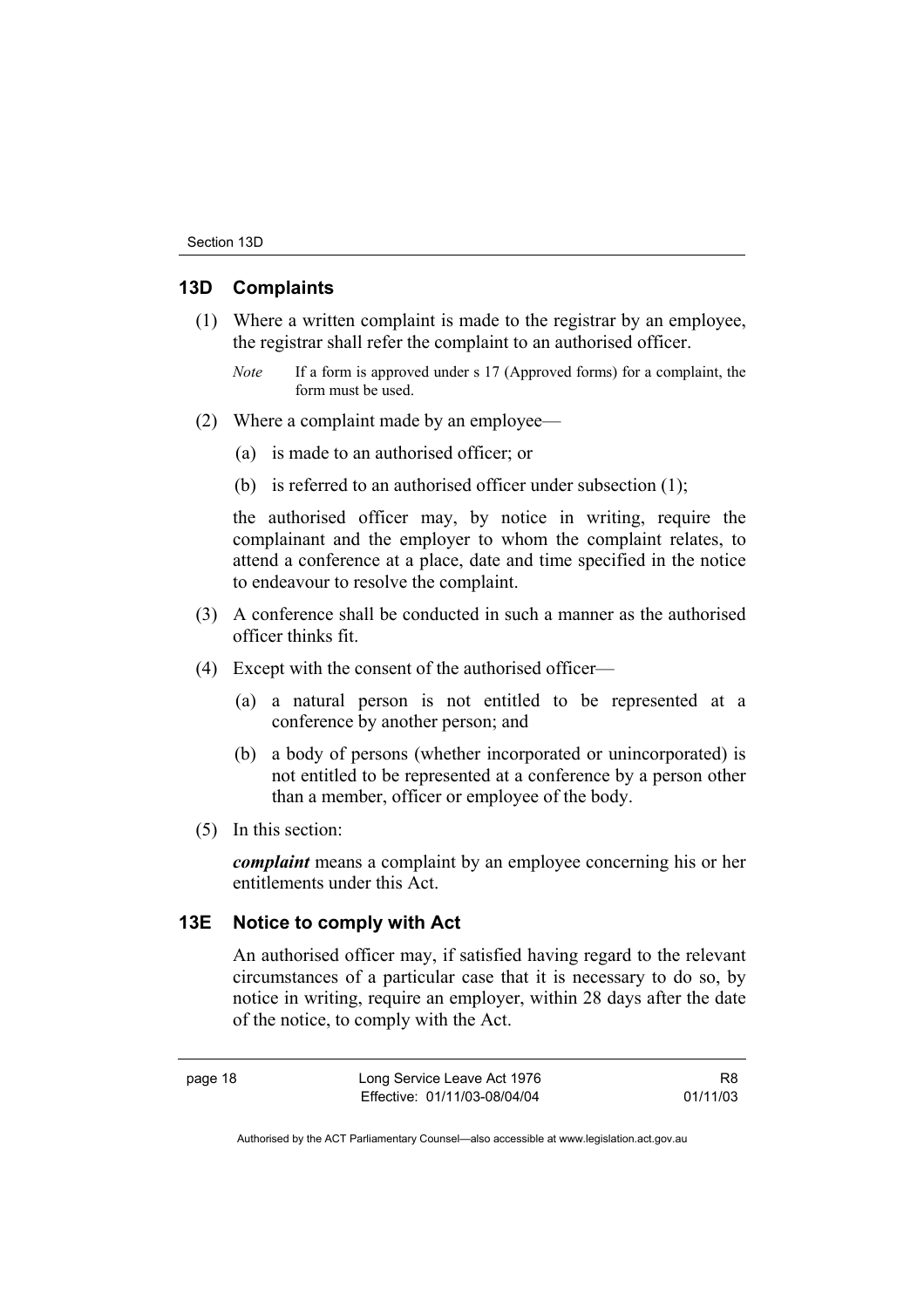#### **13F Review of directions by registrar**

- (1) An employer may apply to the registrar for a review of a requirement made of him or her under section 13E.
- (2) An application shall be in writing.
- (3) The registrar may uphold, revoke or vary the terms of, the requirement.
- (4) Where the registrar makes a decision under subsection (3), the registrar shall give notice in writing of his or her decision to the applicant.

#### **13G Review of decisions**

- (1) Application may be made to the administrative appeals tribunal for a review of a decision of the registrar under section 13F.
- (2) A notice under section 13F (4) shall be in accordance with the requirements of the code of practice in force under the *Administrative Appeals Tribunal Act 1989*, section 25 (1).

#### **13H Obstructing etc authorised officers**

 (1) A person shall not, without reasonable excuse, obstruct or hinder an Authorised officer in the exercise of his or her powers under this Act.

Maximum penalty: 50 penalty units, imprisonment for 6 months or both.

 (2) A person shall not, without reasonable excuse, contravene a requirement made under section 13E.

Maximum penalty: 50 penalty units.

#### **13J Liability**

An action or other proceeding, civil or criminal, does not lie against the registrar or an authorised officer for or in relation to any act

R8 01/11/03 Long Service Leave Act 1976 Effective: 01/11/03-08/04/04 page 19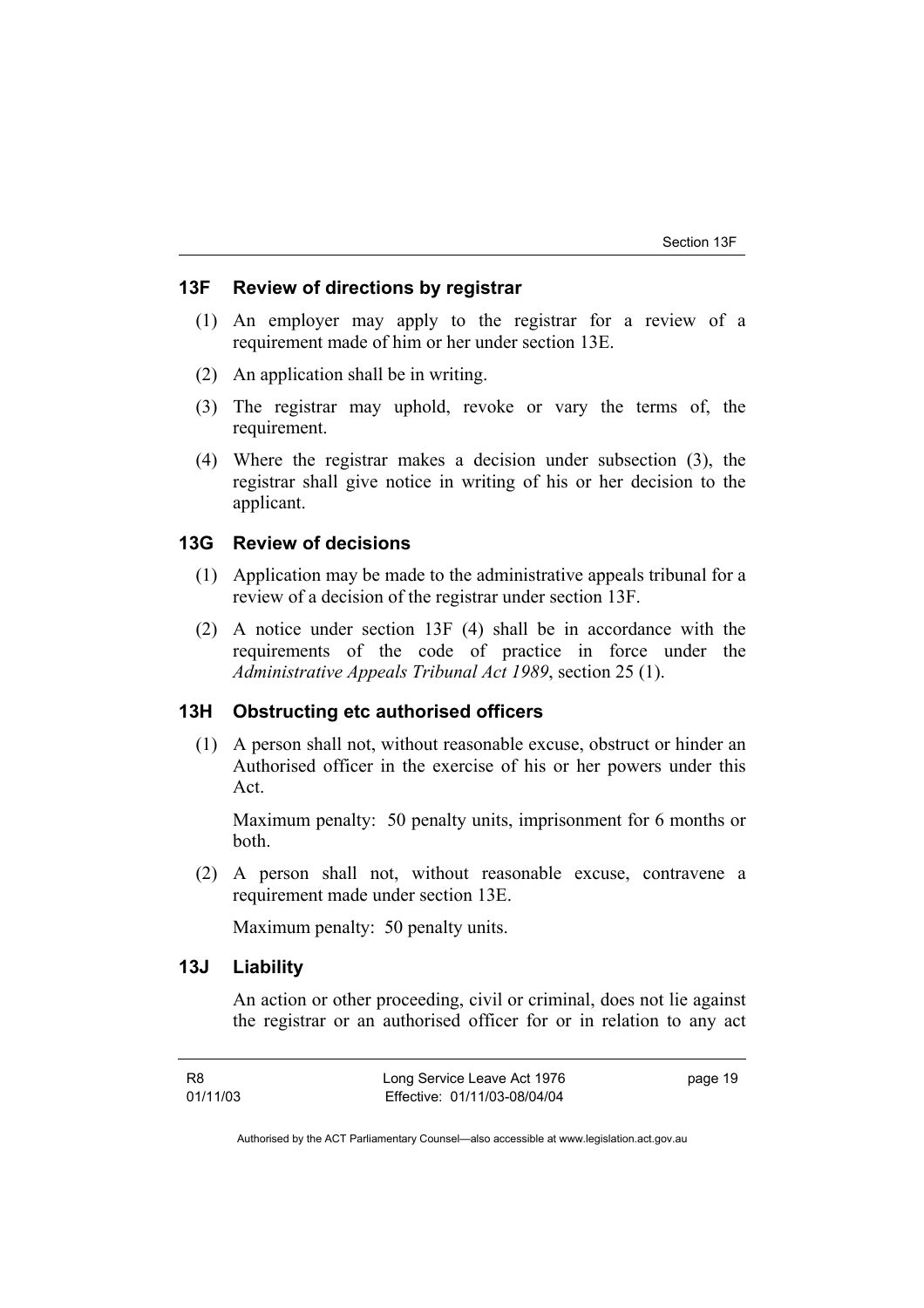done, or omission made, in good faith in connection with his or her powers under this Act.

*Note* A reference to an Act includes a reference to the statutory instruments made or in force under the Act, including regulations (see *Legislation Act 2001*, s 104).

#### **13K Delegation by registrar**

The registrar may delegate to any person any of the registrar's powers under this Act, other than the registrar's powers under section 13F.

*Note* A reference to an Act includes a reference to the statutory instruments made or in force under the Act, including regulations (see *Legislation Act 2001*, s 104).

#### **14 No contracting out**

- (1) Subject to subsection (2), this Act has effect notwithstanding any award or agreement to the contrary.
- (2) Nothing in this Act affects the operation of an award or agreement to the extent that the award or agreement confers upon an employee rights that are more advantageous to the employee than the rights conferred upon the employee by this Act.

#### **16 Application of Act**

- (1) Subject to subsection (2), this Act does not apply to or in relation to a period of service served before the date of commencement of this Act if, before that date, the service of the employee was terminated otherwise than for the purpose of avoiding the granting of long service leave.
- (2) Where—
	- (a) an employee ceased to be an employee during the period that commenced on 1 January 1975 and ended on the day immediately preceding the day on which this Act came into operation; and

| page 20 | Long Service Leave Act 1976  | R8       |
|---------|------------------------------|----------|
|         | Effective: 01/11/03-08/04/04 | 01/11/03 |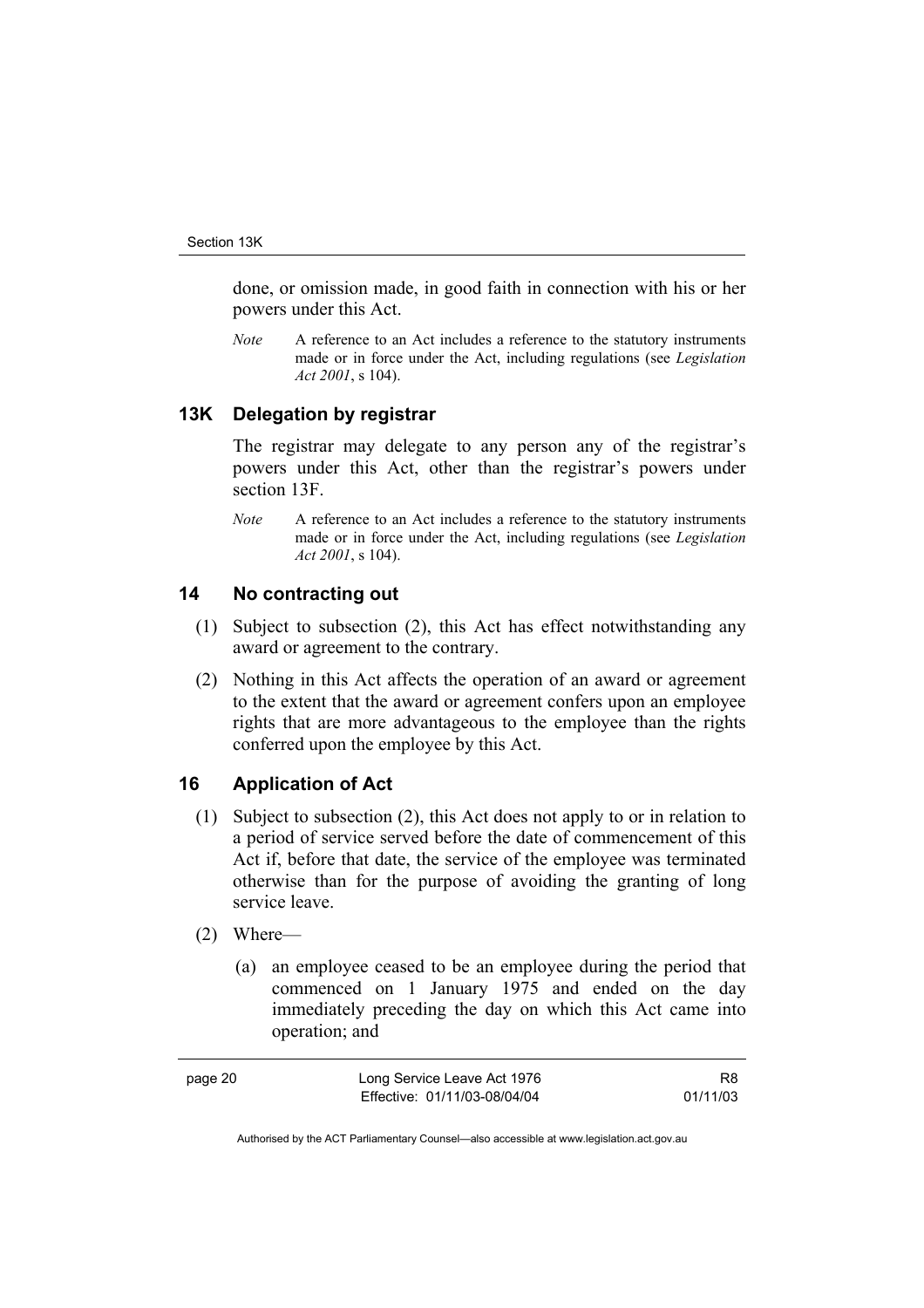(b) the employee would, if this Act had been in force on the day on which he or she ceased to be an employee, have been entitled to long service leave, or to payment in lieu of long service leave, on that day;

the employee is entitled to payment, in lieu of long service leave, in respect of the period of leave to which he or she would have been so entitled if this Act had been in force on that day.

- (3) Long service leave granted, or payment in lieu of long service leave made, before the date of commencement of this Act—
	- (a) shall be deemed to be leave granted, or payment made, under this Act; and
	- (b) shall be deducted from any leave or payment to which the employee would be entitled under this Act.

### **17 Approved forms**

- (1) The registrar may, in writing, approve forms for this Act.
- (2) If the registrar approves a form for a particular purpose, the approved form must be used for that purpose.
- (3) An approved form is a notifiable instrument.

*Note* A notifiable instrument must be notified under the *Legislation Act 2001*.

#### **18 Regulation-making power**

The Executive may make regulations for this Act.

*Note* Regulations must be notified, and presented to the Legislative Assembly, under the *Legislation Act 2001*.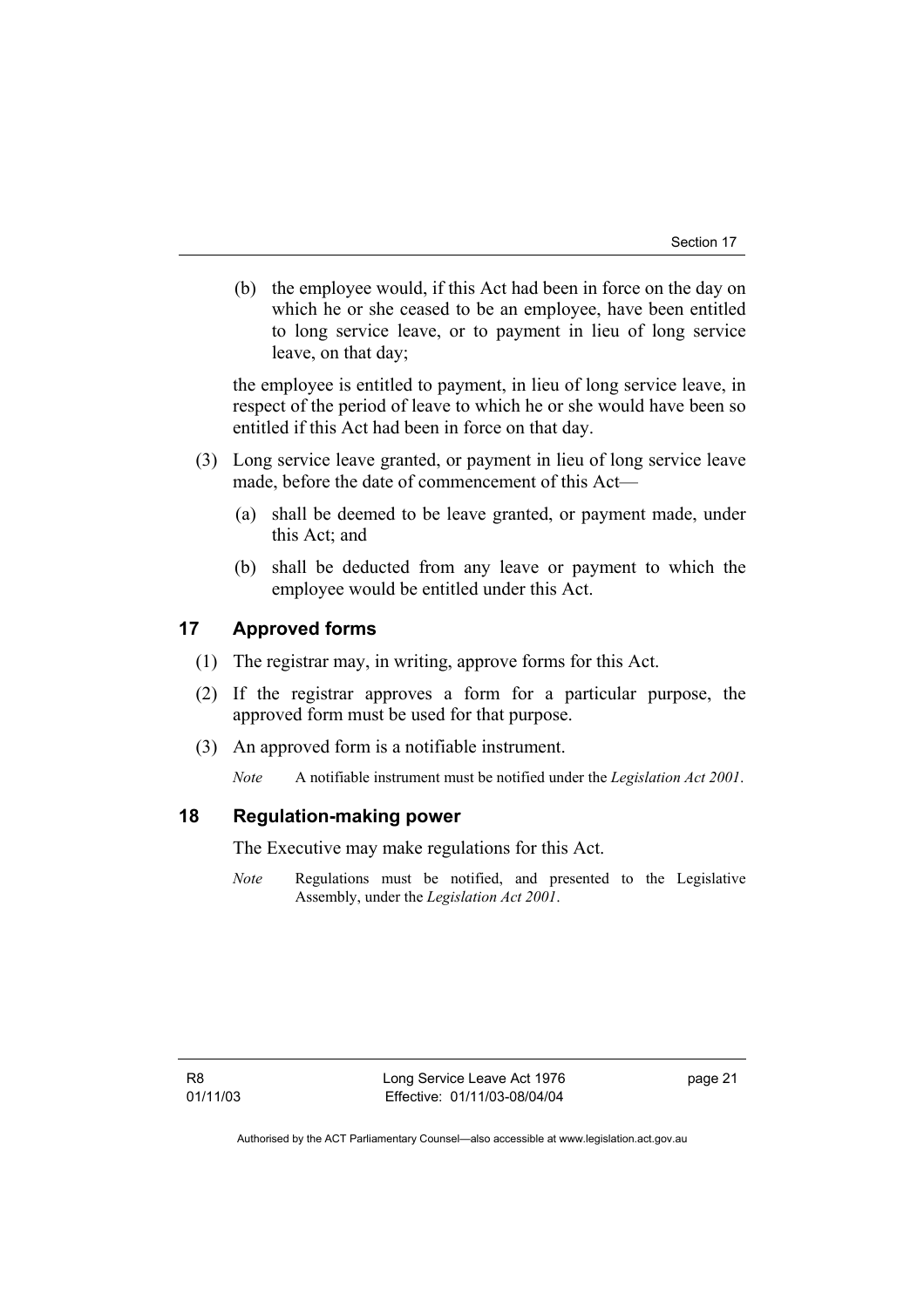1 About the endnotes

#### **Endnotes**

#### **1 About the endnotes**

Amending and modifying laws are annotated in the legislation history and the amendment history. Current modifications are not included in the republished law but are set out in the endnotes.

Not all editorial amendments made under the *Legislation Act 2001*, part 11.3 are annotated in the amendment history. Full details of any amendments can be obtained from the Parliamentary Counsel's Office.

Uncommenced amending laws and expiries are listed in the legislation history and the amendment history. These details are underlined. Uncommenced provisions and amendments are not included in the republished law but are set out in the last endnote.

If all the provisions of the law have been renumbered, a table of renumbered provisions gives details of previous and current numbering.

The endnotes also include a table of earlier republications.

If the republished law includes penalties, current information about penalty unit values appears on the republication inside front cover.

#### **2 Abbreviation key**

| $am = amended$                             | $ord = ordinance$                         |
|--------------------------------------------|-------------------------------------------|
| $amdt = amendment$                         | orig = original                           |
| $ch = chapter$                             | $p = page$                                |
| $cl = clause$                              | par = paragraph                           |
| $def = definition$                         | pres = present                            |
| $dict = dictionary$                        | $prev = previous$                         |
| disallowed = disallowed by the Legislative | $(\text{prev})$ = previously              |
| Assembly                                   | $prov = provision$                        |
| $div = division$                           | $pt = part$                               |
| $exp = expires/expired$                    | $r = rule/subrule$                        |
| Gaz = Gazette                              | $reg = regulation/subregulation$          |
| $hdg =$ heading                            | $renum = renumbered$                      |
| $IA = Interpretation Act 1967$             | $reloc = relocated$                       |
| ins = inserted/added                       | $R[X]$ = Republication No                 |
| $LA =$ Legislation Act 2001                | $RI =$ reissue                            |
| $LR =$ legislation register                | s = section/subsection                    |
| LRA = Legislation (Republication) Act 1996 | $sch = schedule$                          |
| $mod = modified / modified$                | $sdiv = subdivision$                      |
| $No = number$                              | $sub =$ substituted                       |
| $num = numbered$                           | SL = Subordinate Law                      |
| $o = order$                                | underlining = whole or part not commenced |
| om = omitted/repealed                      | or to be expired                          |
|                                            |                                           |

page 22 **Long Service Leave Act 1976** Effective: 01/11/03-08/04/04

R8 01/11/03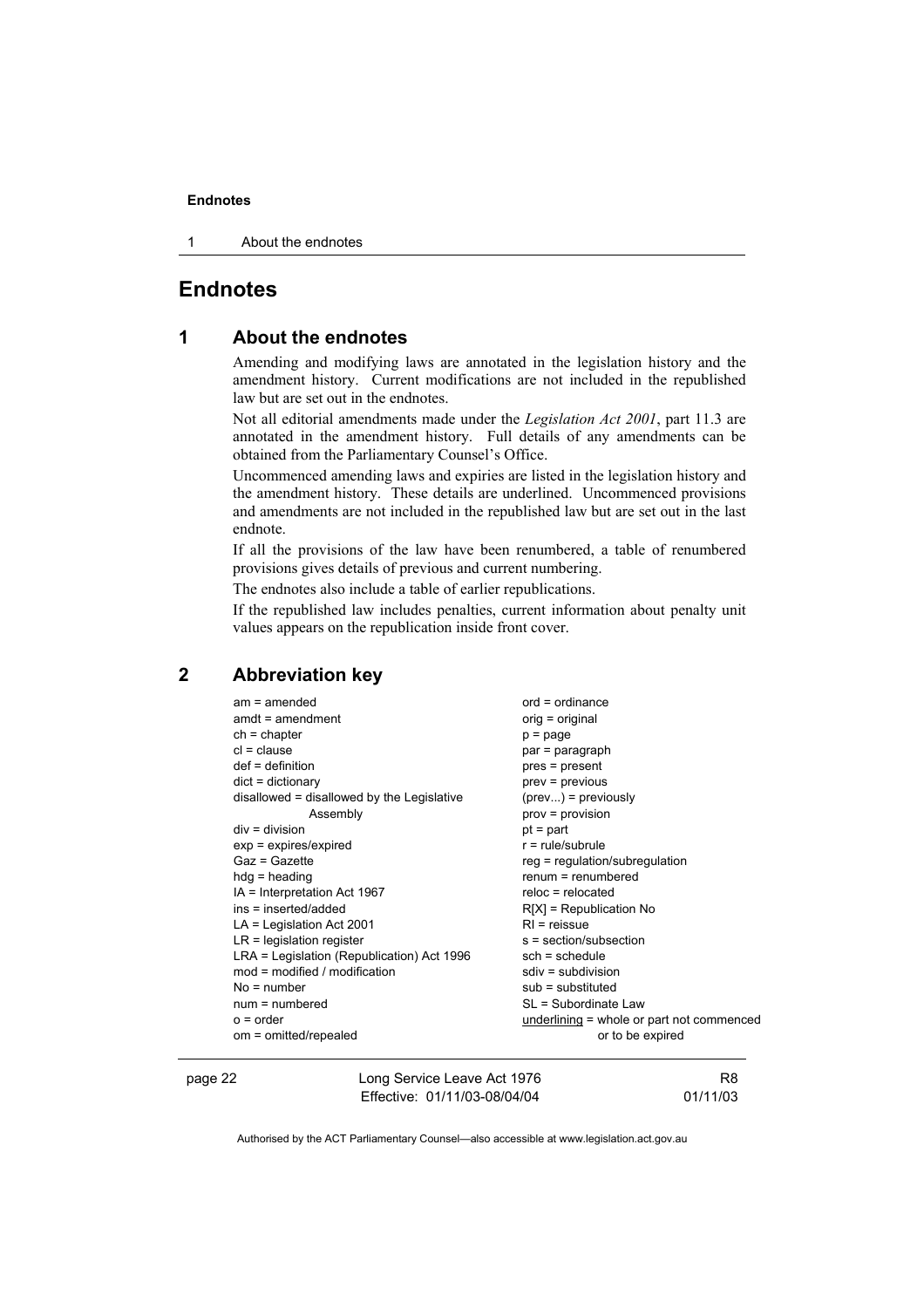#### **3 Legislation history**

This Act was originally a Commonwealth ordinance—the *Long Service Leave Ordinance 1976* No 27 (Cwlth).

The *Australian Capital Territory (Self-Government) Act 1988* (Cwlth), s 34 (4) converted most former Commonwealth ordinances in force in the ACT into ACT enactments. This allowed the ACT Legislative Assembly to amend and repeal the laws. This Act was converted into an ACT enactment on 11 May 1989 (selfgovernment day).

As with most ordinances in force in the ACT, the name was changed from *Ordinance* to *Act* by the *Self-Government (Citation of Laws) Act 1989* No 21, s 5 on 11 May 1989 (self-government day).

Before 11 May 1989, ordinances commenced on their notification day unless otherwise stated (see *Seat of Government (Administration) Act 1910* (Cwlth), s 12).

#### **Legislation before becoming Territory enactment**

#### **Long Service Leave Act 1976 No 27**

notified 16 June 1976 commenced 16 June 1976

as amended by

- **Long Service Leave (Amendment) Ordinance 1978 No 20**  notified 8 August 1978 commenced 8 August 1978
- **Long Service Leave (Amendment) Ordinance 1981 No 24**  notified 10 September 1981 commenced 10 September 1981
- **Ordinances Revision (Companies Amendments) Ordinance 1982 No 38 sch 4**  notified 30 June 1982

commenced 1 July 1982 (s 2)

**Long Service Leave (Amendment) Ordinance 1987 No 73**  notified 22 December 1987 commenced 1 January 1988 (s 2)

Long Service Leave Act 1976 Effective: 01/11/03-08/04/04 page 23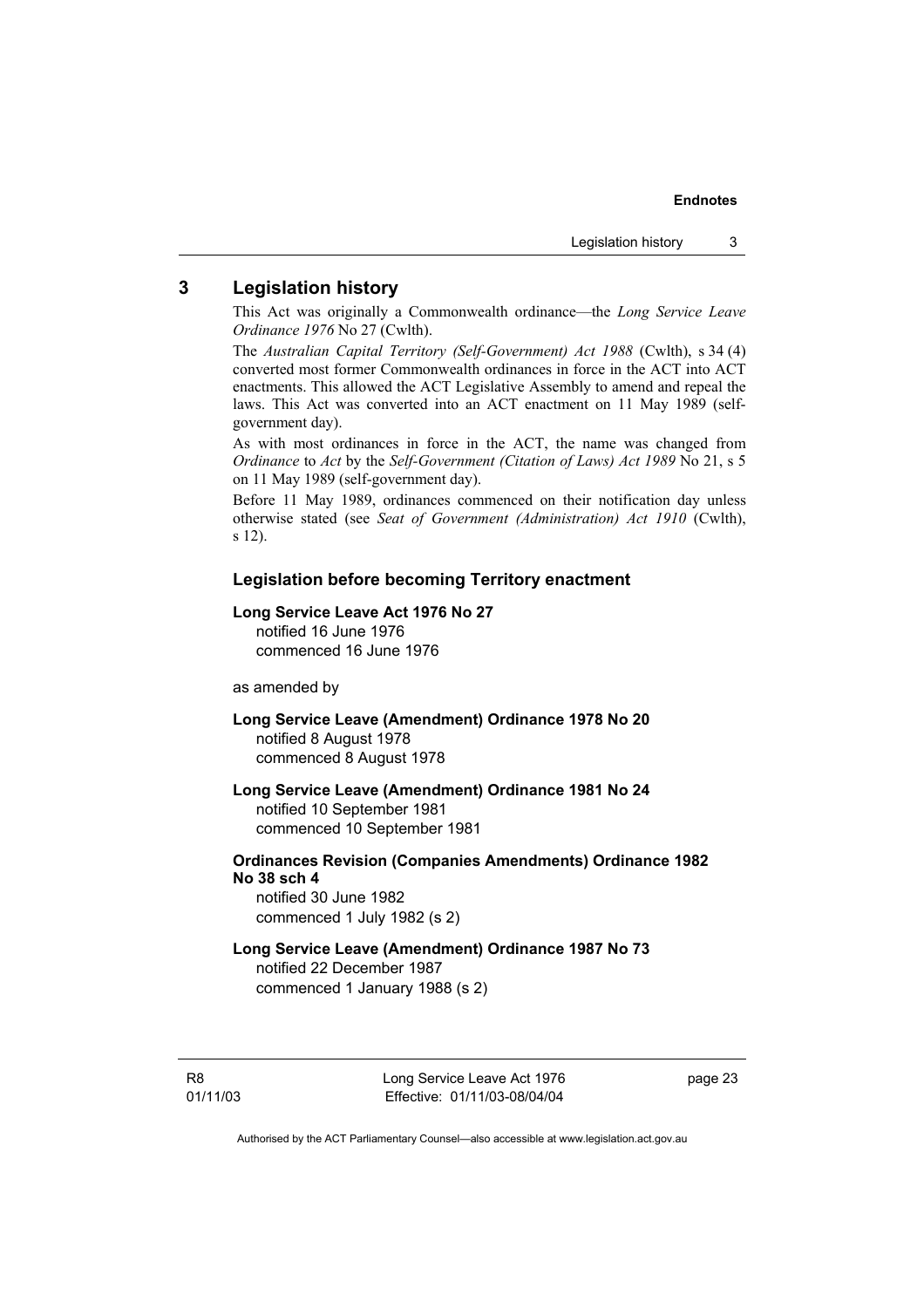3 Legislation history

#### **Self-Government (Consequential Amendments) Ordinance 1989 No 38 sch 1**

notified 10 May 1989 (Cwlth Gaz No S164) s 1, s 2 commenced 10 May 1989 (s 2 (1)) sch 1 commenced 11 May 1989 (s 2 (2) and see Cwlth Gaz 1989 No S164)

#### **Legislation after becoming Territory enactment**

#### **Statute Law Revision (Miscellaneous Provisions) Act 1993 No 1 sch 1**  notified 1 March 1993 (Gaz 1993 No S23) sch 1 commenced 1 March 1993

#### **Statute Law Revision (Penalties) Act 1994 No 81 sch**

notified 29 November 1994 (Gaz 1994 No S253) s 1, s 2 commenced 29 November 1994 (s 2 (1)) sch commenced 29 November 1994 (s 2 (2) and see Gaz 1994 No S269)

**Statutory Offices (Miscellaneous Provisions) Act 1994 No 97 sch pt 1**  notified 15 December 1994 (Gaz 1994 No S280) s 1, s 2 commenced 15 December 1994 (s 2 (1)) sch pt 1 commenced 15 December 1994 (s 2 (2) and Gaz 1994 No S293)

### **Statute Law Revision Act 1995 No 46 sch**

notified 18 December 1995 (Gaz 1995 No S306) sch commenced 18 December 1995 (s 2)

#### **Long Service Leave (Amendment) Act 1997 No 68**

notified 9 October 1997 (Gaz 1997 No S300) ss 1-3 commenced 9 October 1997 (s 2 (1)) remainder commenced 17 December 1997 (s 2 (2) and Gaz 1997 No S416)

#### **Long Service Leave (Cleaning, Building and Property Services) Act 1999 No 85 s 69**

notified 23 December 1999 (Gaz 1999 No S65) pt 1, pt 2 commenced 23 December 1999 (s 2 (1)) s 69 commenced 23 June 2000 (s 2 (3))

page 24 Long Service Leave Act 1976 Effective: 01/11/03-08/04/04

R8 01/11/03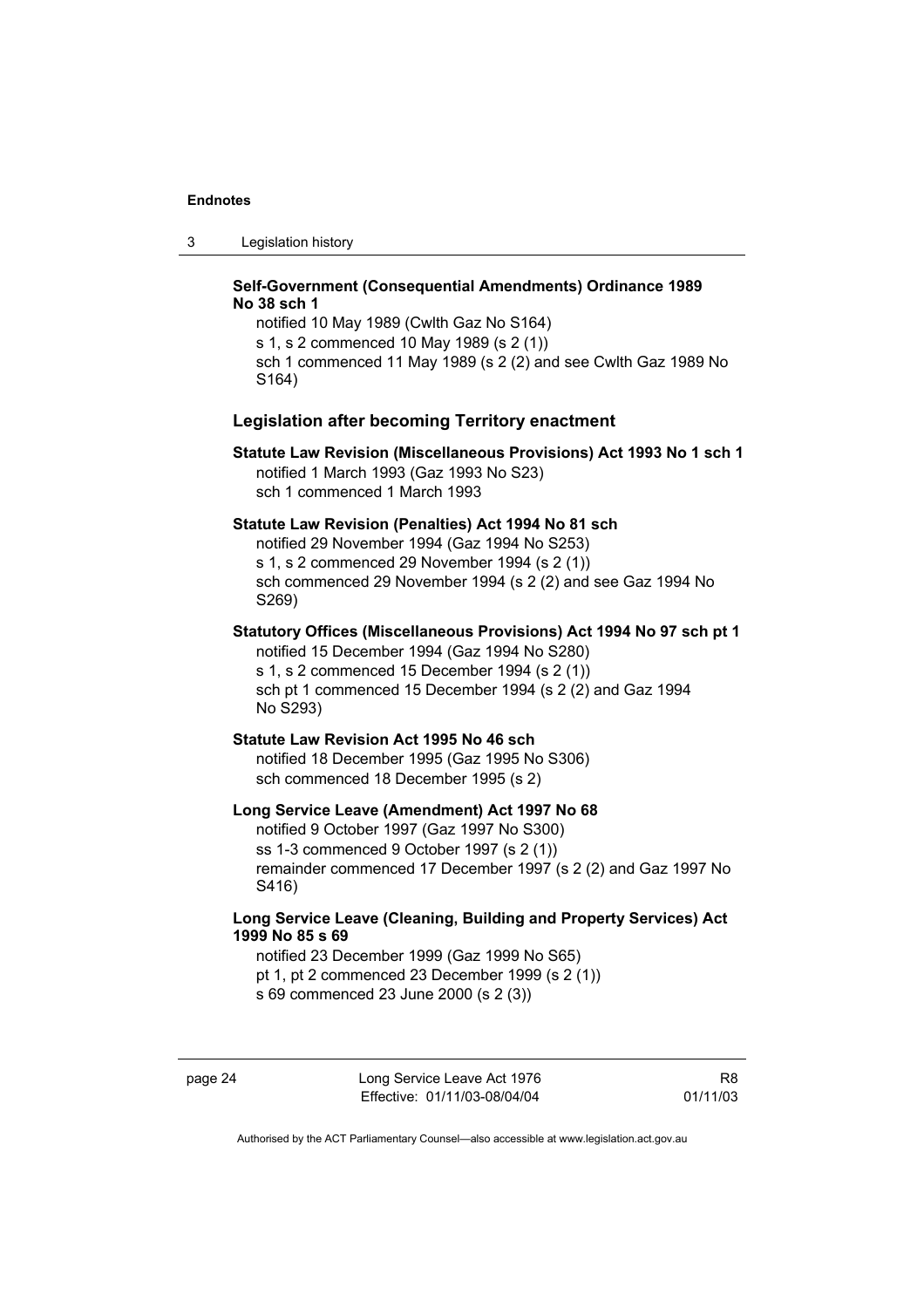| Amendment history |  |
|-------------------|--|
|-------------------|--|

#### **Legislation (Consequential Amendments) Act 2001 No 44 pt 229**  notified 26 July 2001 (Gaz 2001 No 30)

s 1, s 2 commenced 26 July 2001 (IA s 10B) pt 229 commenced 12 September 2001 (s 2 and see Gaz 2001 No S65)

#### **Statute Law Amendment Act 2001 (No 2) 2001 No 56 pt 3.35**  notified 5 September 2001 (Gaz 2001 No S65) amdts commenced 5 September 2001 (s 2 (1))

**Vocational Education and Training Act 2003 A2003-37 sch 2 pt 2.5**  notified LR 8 September 2003

s 1, s 2 commenced 8 September 2003 (LA s 75 (1)) sch 2 pt 2.5 commenced 1 November 2003 (s 2)

### **Long Service Leave Legislation Amendment Act 2003 A2003-45 pt 2**

notified LR 2 October 2003

s 1, s 2 commenced 2 October 2003 (LA s 75 (1))

pt 2 commenced 3 October 2003 (s 2)

### **4 Amendment history**

**Interpretation for Act**  s 2 am 1981 No 24 s 2; 1987 No 73 s 4; 1997 No 68 s 4; 1999 No 85 s 69; ss renum R6 LA def *agreement* am 1997 No 68 s 4 def *approved training agreement* ins 1997 No 68 s 4 om A2003-37 amdt 2.10 def *approved training contract* ins A2003-37 amdt 2.11 def *associated company* am 1982 No 38 sch 4; 1995 No 46 sch; 1997 No 68 s 4 def *authorised officer* ins 1997 No 68 s 4 def *award* am 1997 No 68 s 4 sub 2001 No 56 amdt 3.445 def *casual employee* ins 1997 No 68 s 4 def *continuous service* am 1997 No 68 s 4; A2003-37 amdt 2.12 def *determination* sub 1989 No 38 sch 1 def *employee* sub 1981 No 24 s 2l; 1997 No 68 s 4 def *minimum retiring age* am 1987 No 73 s 4 def *ordinary remuneration* am 1997 No 68 s 4 def *trainee* ins 1997 No 68 s 4 am A2003-37 amdt 2.13

R8 01/11/03 Long Service Leave Act 1976 Effective: 01/11/03-08/04/04

page 25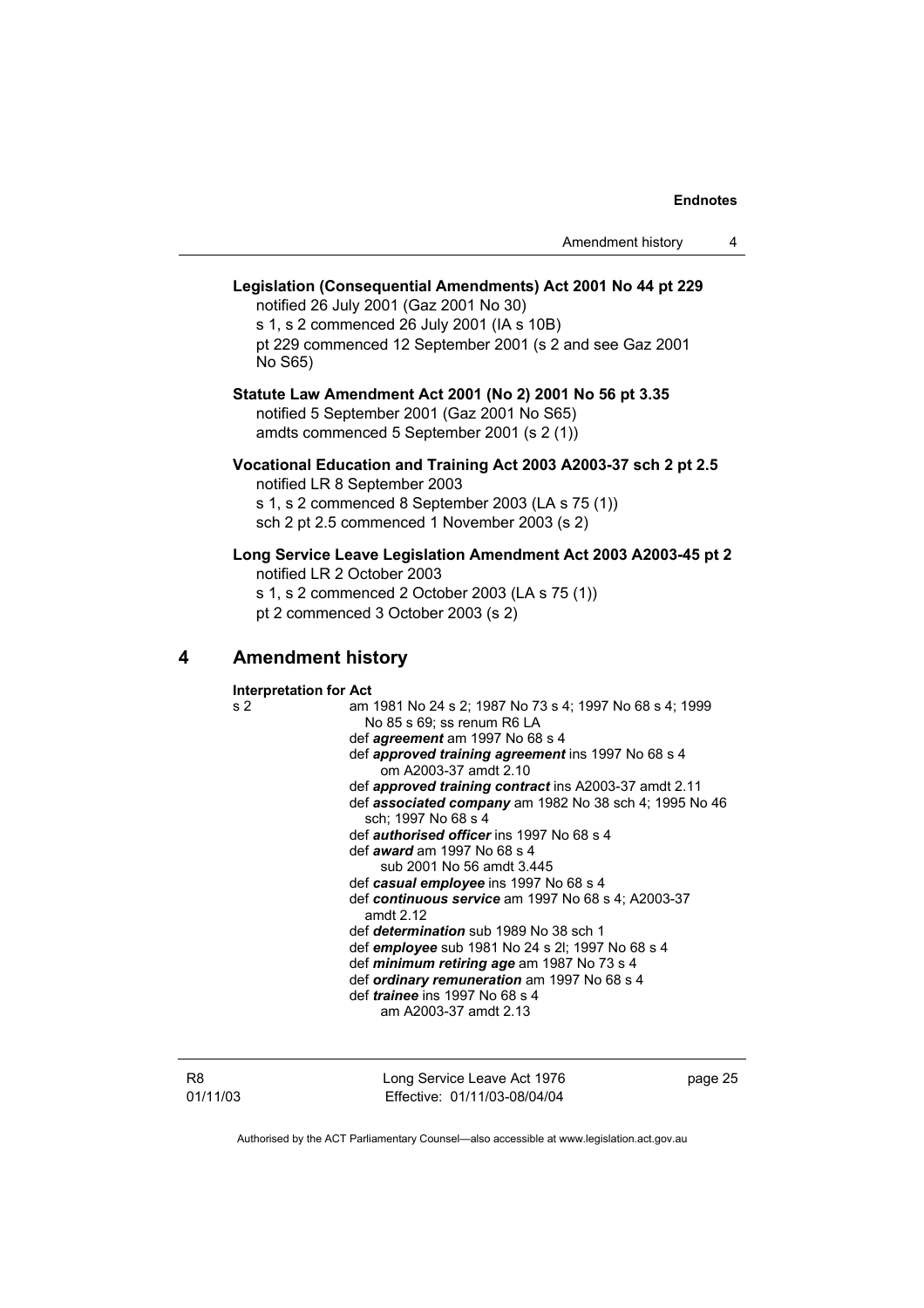4 Amendment history

page 26 Long Service Leave Act 1976 Effective: 01/11/03-08/04/04 R8 01/11/03 def *training agreement* ins 1997 No 68 s 4 om A2003-37 amdt 2.14 **Entitlement to long service leave**  s 3 sub 1987 No 73 s 5 am 1997 No 68 s 5 **Amount of long service leave**  s 4 sub 1987 No 73 s 5 **Entitlement to payment in lieu of payment**  s 5 am 1978 No 20 om 1987 No 73 s 5 **Grant of leave**  s 6 am 1978 No 20; 1994 No 81 sch; 1997 No 68 s 6 **Payment for leave**  s 7 am 1997 No 68 s 7 **Manner of payment for leave**  s 8 am 1978 No 20; 1994 No 81 sch; 1997 No 68 s 8; ss renum R6 LA **Public holidays not to count as leave**  s 9 sub A2003-45 s 4 **Continuity of service in certain cases**  s 10A ins 1987 No 73 s 6 **Pay in lieu of long service leave**  s 11A ins 1987 No 73 s 7 am 1997 No 68 s 9 **Pay for ineligible service after 10years**  s 11B ins 1987 No 73 s 7 am 1997 No 68 s 10 **Pro rata long service leave entitlement**  s 11C ins 1987 No 73 s 7 am 1997 No 68 s 11; A2003-45 s 5 **Calculation of ordinary remuneration**   $ins$  1987 No 73 s 7 am 1997 No 68 s 12 **Long service leave records**  s 12 am 1978 No 20; 1994 No 81 sch; 1997 No 68 s 13; pars renum R6 LA **Registrar of Long Service Leave**  s 13 sub 1994 No 97 sch pt 1; 1997 No 68 s 13 am 2001 No 44 amdt 1.2680, amdt 1.2681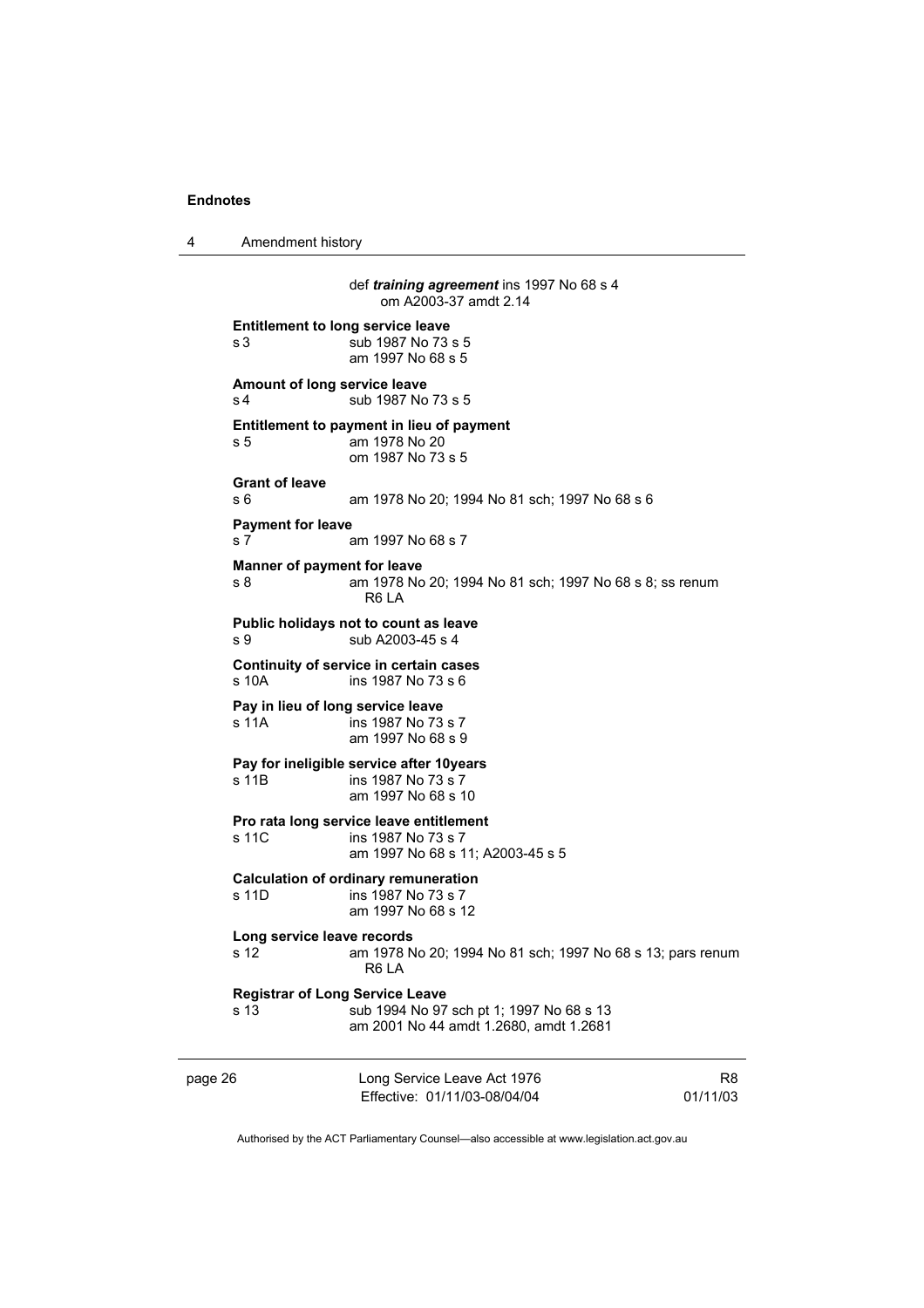Amendment history 4

**Authorised officers**  ins 1997 No 68 s 14 **Identity cards**  ins 1997 No 68 s 14 **Powers of entry of authorised officers**  ins 1997 No 68 s 14 **Complaints**  s 13D ins 1997 No 68 s 14 am 2001 No 44 amdts 1.2682-1.2685 **Notice to comply with Act**  s 13E ins 1997 No 68 s 14 **Review of directions by registrar**  ins 1997 No 68 s 14 **Review of decisions**  s 13G ins 1997 No 68 s 14 **Obstructing etc authorised officers**<br>s 13H ins 1997 No 68 s 1 ins 1997 No 68 s 14 **Liability**  s 13J ins 1997 No 68 s 14 am 2001 No 44 amdt 1.2686, amdt 1.2687 **Delegation by registrar**   $\overline{\phantom{1}}$  ins 1997 No 68 s 14 **Offence**  s 15 om 1978 No 20 **Approved forms**  s 17 om 1993 No 1 sch 1 ins 2001 No 44 amdt 1.2688 **Regulation-making power**  am 1989 No 38 sch 1 sub 1997 No 68 s 15; 2001 No 44 amdt 1.2688

R8 01/11/03 Long Service Leave Act 1976 Effective: 01/11/03-08/04/04

page 27